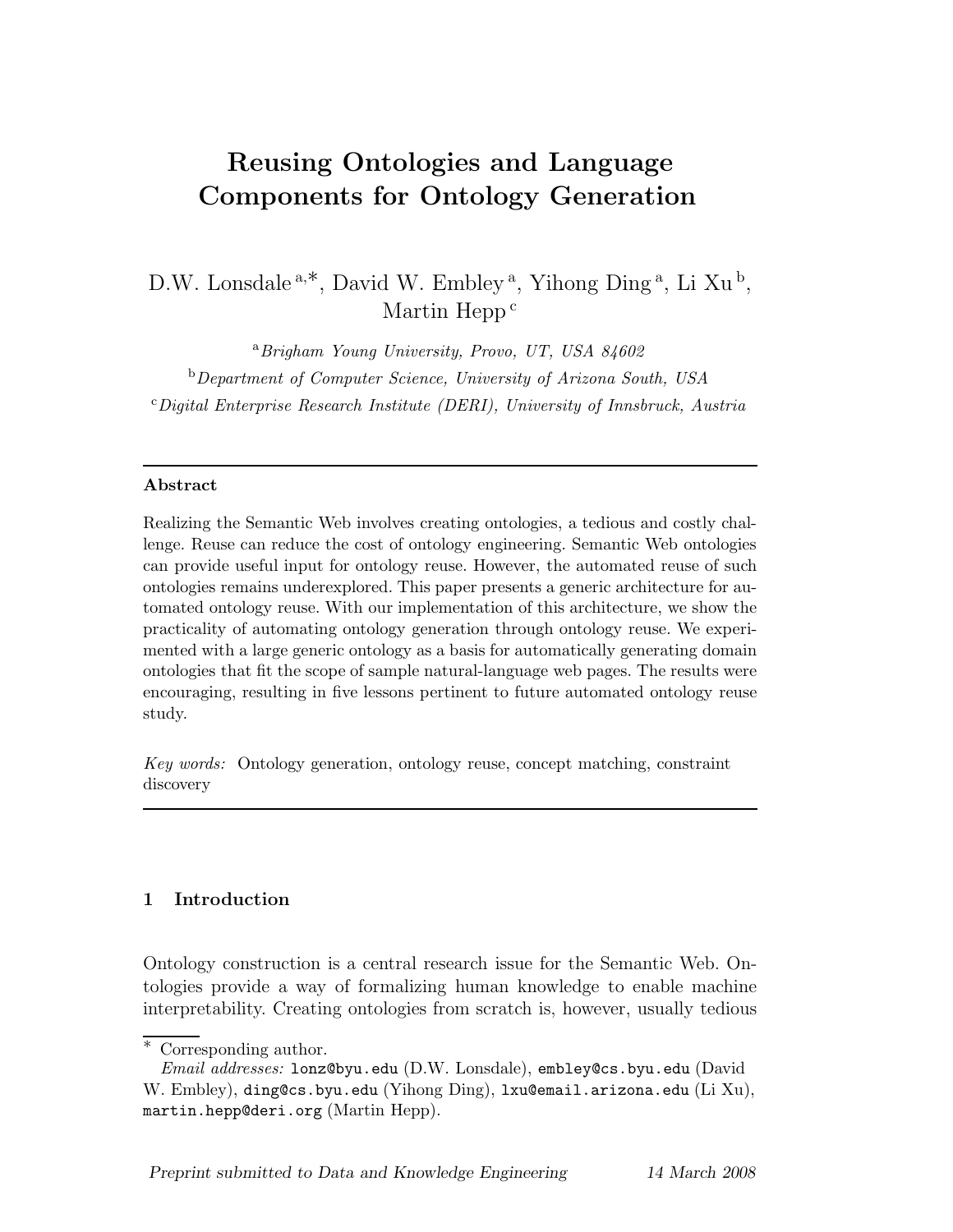and costly. When the Semantic Web requires ontologies that express Web page content, the ontology engineering task becomes too expensive to be done manually. Many Semantic Web ontologies may have overlapping domain descriptions because many Web sites (or pages) contain information in common domains. It is inefficient to redo ontology engineering for pre-explored domains. These issues illustrate the importance of automated ontology reuse for the Semantic Web.

Ontology reuse involves building a new ontology through maximizing the adoption of pre-used ontologies or ontology components. Reuse has several advantages. First, it reduces human labor involved in formalizing ontologies from scratch. It also increases the quality of new ontologies because the reused components have already been tested. Moreover, when two ontologies share components through ontology reuse, mapping between them becomes simpler because mappings between their shared components are trivial. One can also simultaneously update multiple ontologies by updating their commonly shared components. Hence ontology reuse also improves the efficiency of ontology maintenance.

Despite the many advantages of (automated) ontology reuse, the topic is not well explored in the literature. There are many reasons for this. Before the advent of the Semantic Web, few ontologies existed. Due to the difficulty of constructing ontologies, as well as to the challenges of using ontologies in applications, researchers were less interested in ontology development. With the advance of Semantic Web technologies, the number of ontologies has significantly increased recently. When the use of ontologies in Semantic Web applications improves system performance, more people will appreciate the advantage in using ontologies. In the meantime, most existing ontologies are hard to reuse. The benefits of manual ontology reuse are often unclear since the overhead of seeking and understanding existing ontologies by humans may be even greater than simply building an ontology from scratch. At the same time, many existing ontologies simply do not support effectively automated ontology reuse. The corresponding information in these ontologies is hard to retrieve for automated ontology reuse.

The work we describe below  $1$  offers three contributions for automated ontology reuse. We first sketch the state of the art in ontology reuse (Section 2). We then present our generic ontology reuse architecture and our implementation (Section 3). Next, we discuss experimental results obtained by using our implementation on real-world examples, as well as five lessons we have learned from this work (Section 4). We conclude with possible future directions (Section 5).

<sup>1</sup> See also www.deg.byu.edu and www.tango.byu.edu.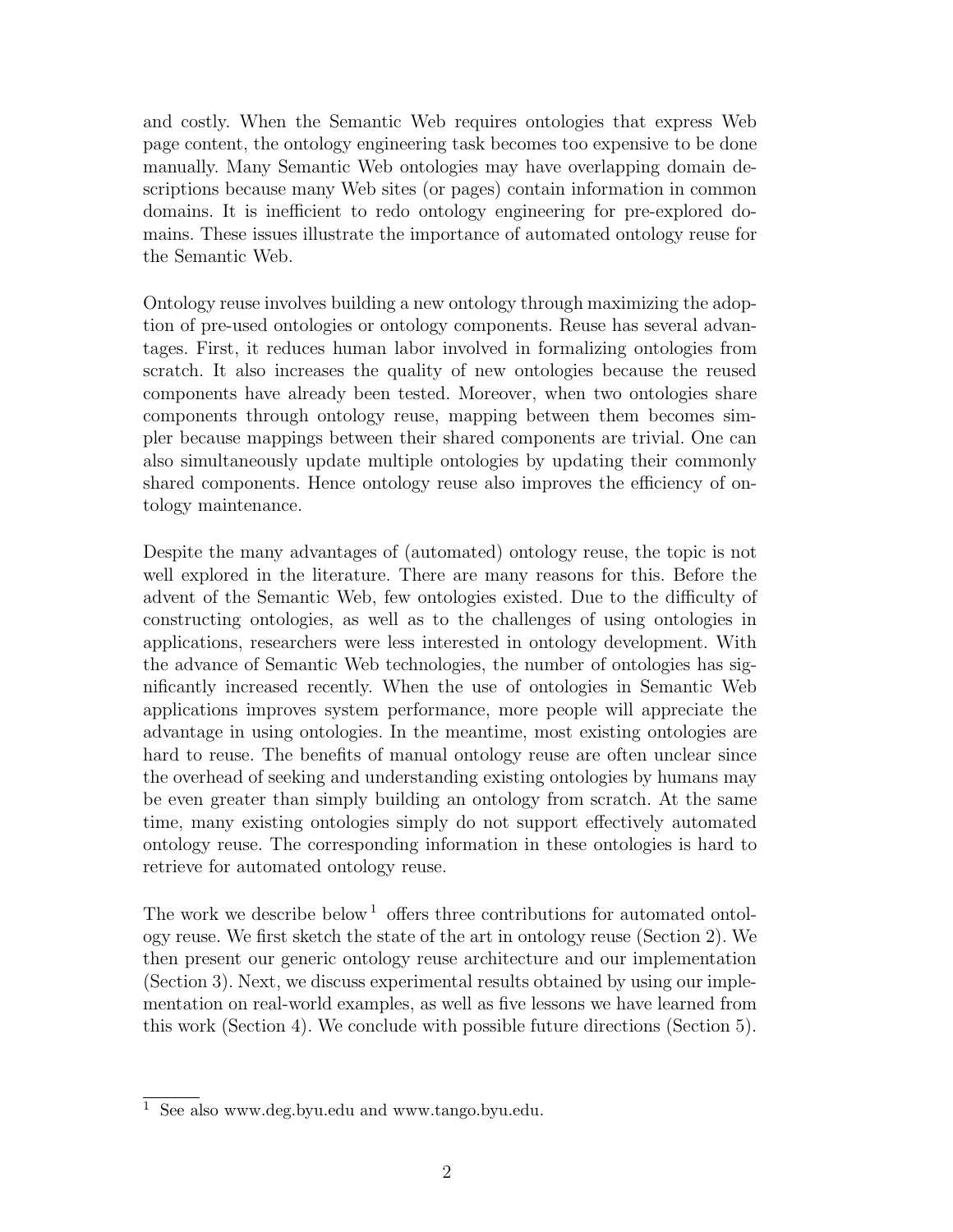### **2 Related Work**

Ontology reuse has been studied for years. Most of the earlier research focuses on the study of reusable ontology repositories. In 2001, Ding and Fensel [1] surveyed these earlier ontology libraries. Due to the lack of ontologies, however, very few studies on practically reusing ontologies exist prior to this survey. Uschold and his colleagues [2] presented a "start-to-finish process" of reusing an existing ontology in a small-scale application. According to the authors, the purpose was a "feasibility demonstration only." They concluded that reusing an ontology was "far from an automated process" at that time.

With the growth of semantic web research, more and more ontologies have been created and used in real-world applications. Researchers have started to address more of the ontology reuse problem. Typically, there are two strands of study: theoretical studies of ontology reusability [3–5], and practical studies of ontology reuse [6–8]. Previous studies of ontology libraries showed that it was difficult to manage heterogeneous ontologies in simple repositories. Standardized modules may significantly improve the reusability of ontologies. One major purpose of modular ontology research concerns the reusability of ontologies [3–5]. There are, however, fewer ontology reuse studies quantifying how modular ontologies may improve the efficiency of ontology reuse. Hence one of our purposes is to argue for the use of modular ontologies in real-world, automated ontology reuse experiments.

Meanwhile, there are also several studies on practical ontology reuse. Noy and Musen [7] introduced "traversal views" that define an ontology view, through which a user can specify a subset of an existing ontology. This mechanism enables users to extract self-contained portions of an ontology describing specific concepts. Stuckenschmidt and Klein [8] described another process for partitioning very large ontologies into sets of meaningful and self-contained modules through a structure-based algorithm. Alani and his colleagues [6] coined a new term for reusing existing ontologies: ontology winnowing. The intuition of their research is that individual semantic web applications more profitably use smaller customized ontologies rather than larger general-purpose ontologies. They therefore described a method for culling out—which they called winnowing—useful application-specific information from a larger ontology.

A common implicit assumption in all these practical ontology reuse studies is that source ontologies must be reusable for a target domain. Although this assumption simplifies the problem, it does not address the general situation. Besides our work, to the best of our knowledge, the only research that has addressed (albeit implicitly) the domain-specific ontology reuse problem is by Bontas and her colleagues [9]. Their case studies on ontology reuse identified difficulties due to end-user unfamiliarity with the complex source structure.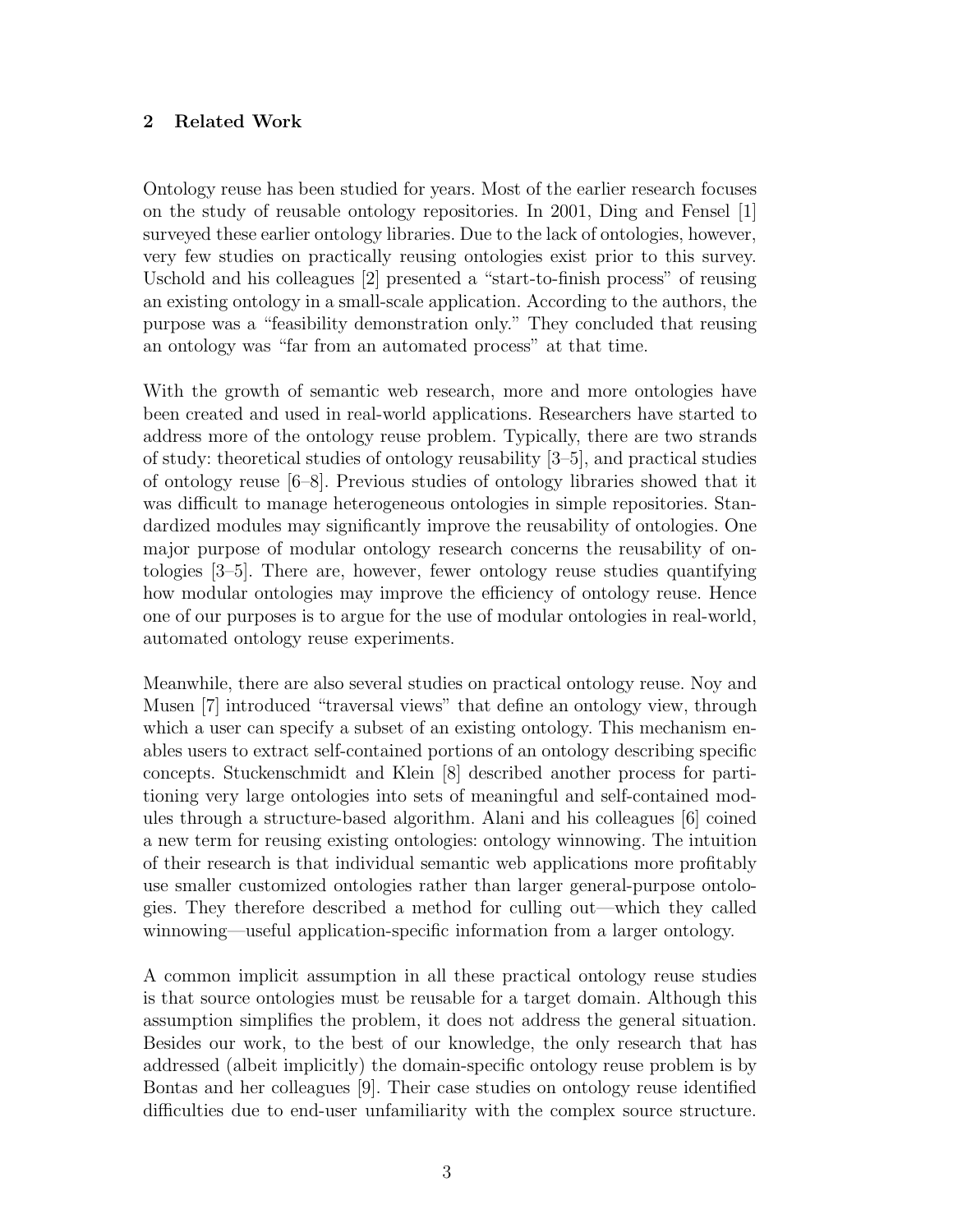

Fig. 1. Generic architecture for automated ontology reuse

Although this assessment is reasonable, we found a further reason for the difficulty they encountered. Even though source ontologies often declare a target domain, the corresponding information is irretrievable for automated ontology reuse. This is the real bottleneck for automated ontology reuse.

### **3 Automated Ontology Reuse**

Figure 1 sketches our generic architecture for automated ontology reuse. The reuse procedure takes at least two inputs: natural language (NL) documents and source ontologies. NL documents express the projected domains and they can encompass different types. Typical NL documents could include collections of competency questions [10] or collections of sample Web pages [11].

In this architecture, ontology reuse consists of three sequential steps: concept selection, relation retrieval, and constraint discovery. These correspond to the three fundamental components in ontologies: concepts, relationships, and constraints. The concept selection process identifies reusable ontology concepts from source ontologies based on the descriptions in NL documents. NL documents must contain sufficient information for a system to identify all the necessary domain concepts. The identification methodologies vary with respect to different types of NL documents. The relation retrieval process retrieves relationships among selected concepts from the previous step. These relationships can be automatically gathered from source ontologies or perhaps even (optionally) recoverable from the NL documents. Figure 1 represents these optional requirements with dotted lines. The constraint discovery process discovers constraints for previous selected concepts and relationships. An ontology reuse system should be able to gather existing information about constraints from source ontologies or even perhaps from NL documents.

After these three sequential steps, the system composes the selected concepts,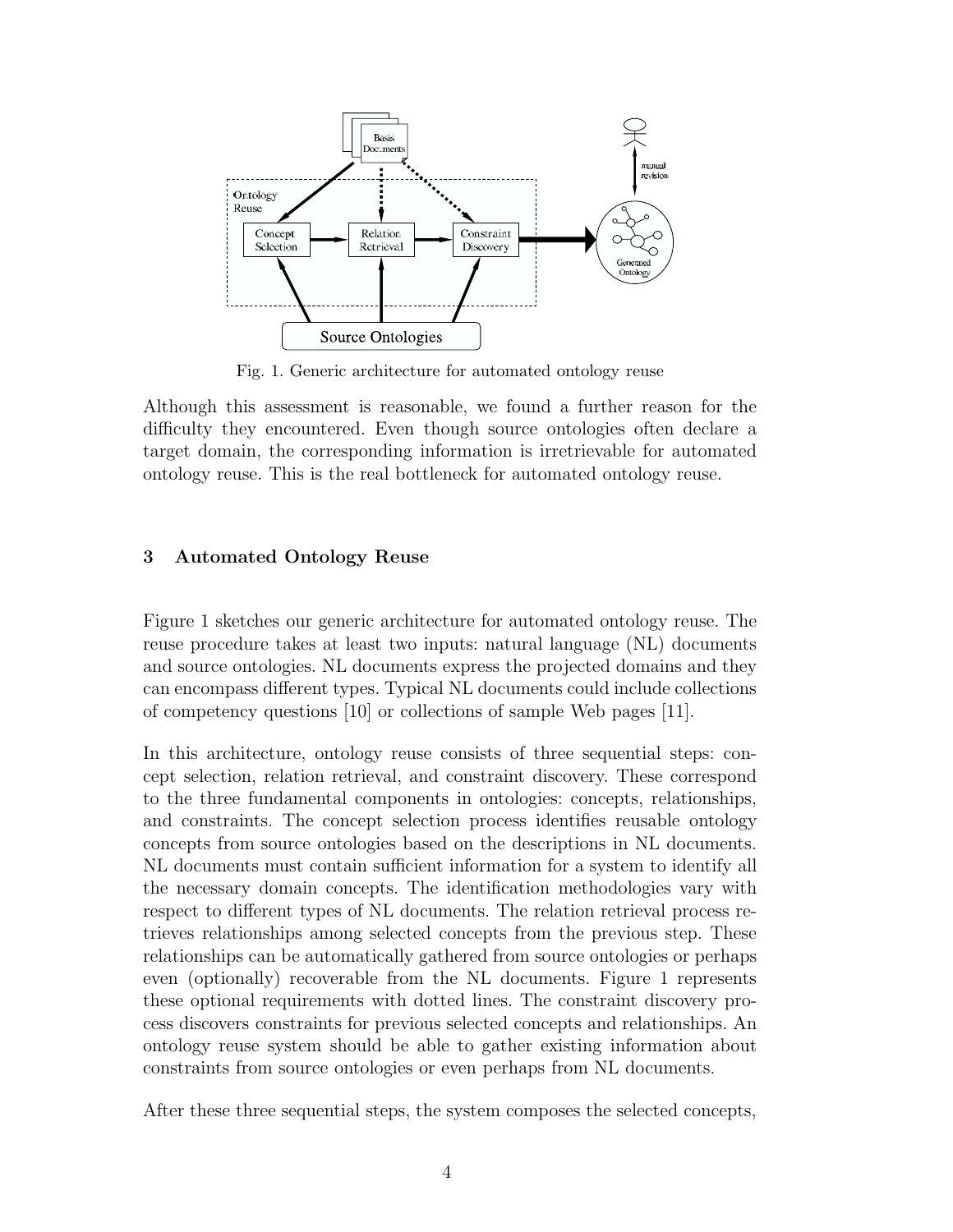relationships, and constraints together into a unified ontology. Human experts then inspect and revise these auto-generated ontologies.

We have implemented a prototype automated ontology reuse system based on this generic architecture. Our system reuses existing ontologies to create small domain ontologies within the scope of describing individual Web pages. In the rest of this section we describe the system in more detail.

# *3.1 Preparation of Input*

We first take a small set of sample Web pages as input NL documents, and pre-process them to focus on the content that reflects the domain of interest. This involves removing extraneous information such as advertisements, side bars, and links to various other pages. Similarly, many pages might combine several records together; in such cases each record is factored out and stored as a separate document. We do some of these processes automatically and others manually; information about how we automate this document preprocessing work is available elsewhere [12,13]. Only the main body of each page remains, which constitutes the focus of interest for readers.

Proper preparation of source ontologies is also essential for ontology reuse automation. Poorly integrated source ontologies create a very complex ontology integration problem during final composition of the output ontology. Two options exist: either we can directly adopt a single large-scale ontology, or we can manually pre-integrate several small ones. For simplicity, we chose the first option (and will discuss the second option later). Specifically, we adopted the MikroKosmos  $(\mu K)$  ontology [14], a large-scale ontology containing more than 5000 hierarchically-arranged concepts (excluding instances). These broad-coverage concepts describe various domains, a desideratum for flexible experimentation. The  $\mu$ K ontology has an average of 14 inter-concept links/node, providing rich interpretations for the defined concepts.

We adopted the DTD for the XML version of  $\mu$ K ontology as our standard ontology input XML DTD. Because the *µ*K ontology is represented as a directed graph, mapping any other graph-based knowledge sources, either directly or indirectly, to *µ*K is straightforward.

Still, the basic  $\mu$ K ontology itself is not sufficient for ontology generation. It does not contain extensive lexical content, but rather has an associated lexicon base that supports the ontology matching. Since the original lexicons were not available for this work, we created our own separate lexicon base. This was done by pre-integrating the leaf concepts from the *µ*K ontology with external lexicon dictionaries and declarative data recognizers. Most of these lexicons and data recognizers are collected from the Web. For example, for the ontology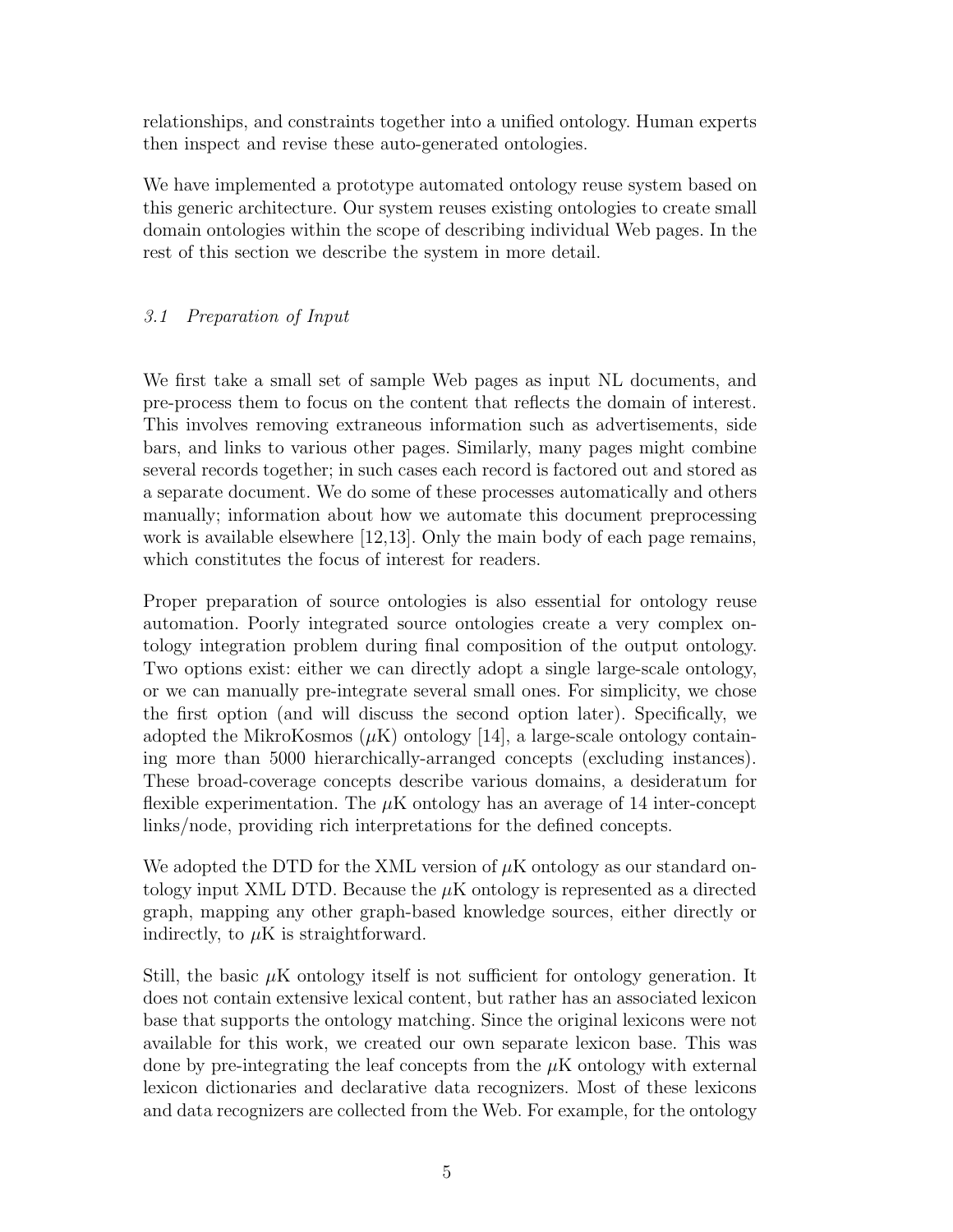

Fig. 2. Pre-integrated source ontology

concept capital-city we used a web browser to locate lists of all the capital cities of the independent countries in the world. Since we collected information from varied resources, we found that synonym identification became critical for the performance of ontology reuse. We therefore adopted WordNet<sup>2</sup> for our synonym resource in this work; see Lesson 5 below for related work involving a hierarchical terminology resource.

To the extent possible, we rely on available resources for specifying lexical content to be used in concept discovery and matching. However, we have found it useful to develop our own libary of data frames used for this purpose. These data frames consist of dictionaries of lexical items where enumeration is necessary; otherwise their lexical content is specified via regular expressions were possible. Associated with these definitions are contextual keywords and other informative clues for concept matching.

Although this source ontology preparation process is quite involved, it is a onetime effort. This integrated ontology source thus become static and constant for all downstream ontology reuse applications.

### *3.2 Ontology Reuse Process*

Figure 1 shows how our system extracts an appropriate sub-domain from a larger, integrated source ontology by executing concept selection, relation retrieval, and constraint discovery. Since any ontology can be viewed as a conceptual graph, our algorithm is implemented to find nodes, edges, and specific constraints in graphs.

<sup>2</sup> http://wordnet.princeton.edu/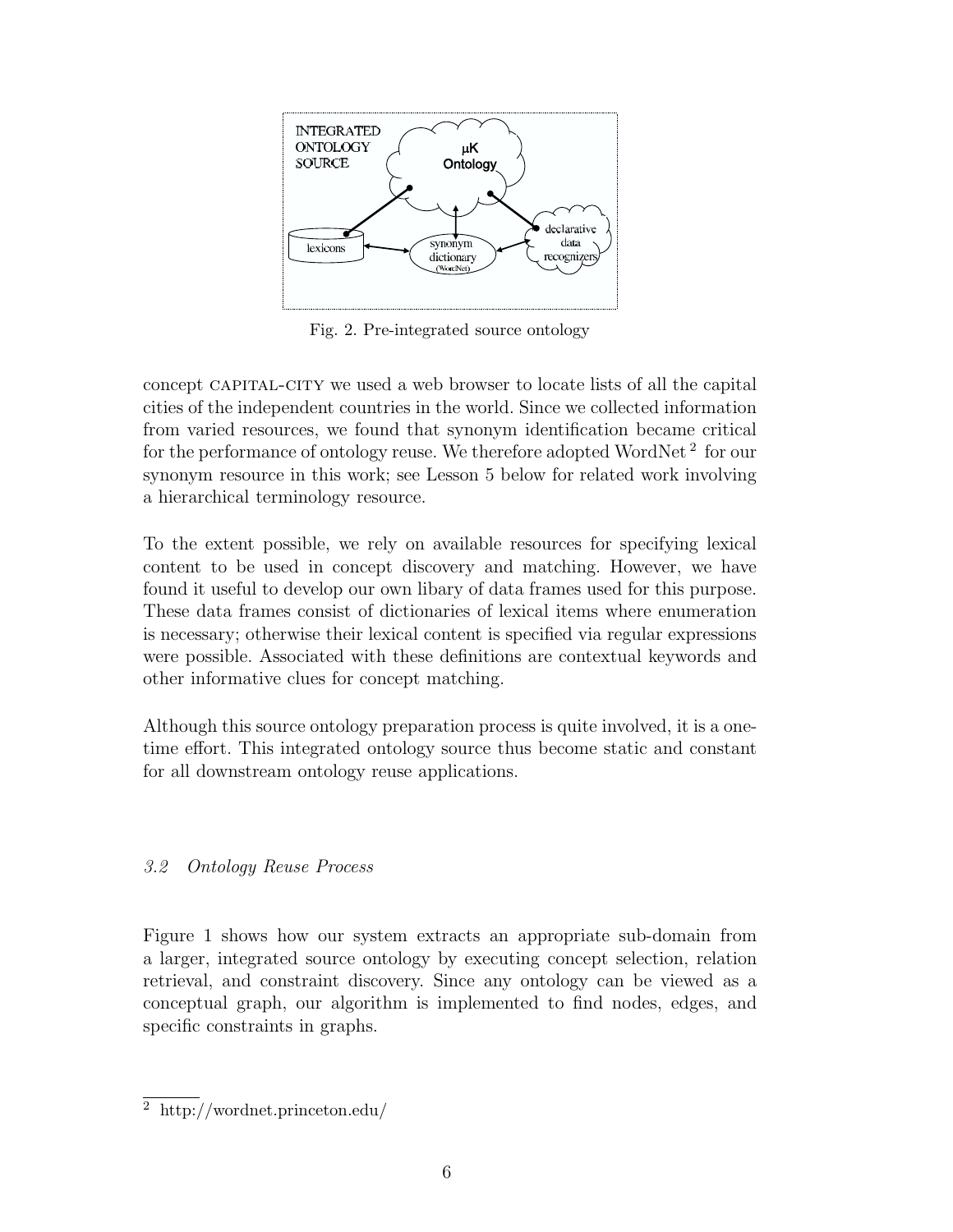

Fig. 3. Matching concepts from the  $\mu$ K ontology via: name selection (a), and value selection (b)

# *3.2.1 Concept Selection*

We have implemented the concept selection process as three concept recognition procedures (which could be executed in parallel) followed by a concept disambiguation procedure. In particular, the three recognition procedures involve matching concept names and concept values.

Concept name matching associates content in NL documents with concept names in source ontologies. We have implemented three concept selection strategies:

- **S1** compare a string with the name of a concept;
- **S2** compare a string with values belonging to a concept; and
- **S3** apply data-frame recognizers to recognize a string.

**S1** and **S2** are concept recognition procedures (which could be executed in parallel) and **S3** is a concept disambiguation procedure. Concept name matching associates content in NL documents with concept names in source ontologies in the preparation stage described above.

For example, consider the sentence "Afghanistan's capital is Kabul and its population is 17.7 million." Concept matching would associate the word "capital" with the ontology concepts capital-city and financial-capital. It also matches the word "Kabul" with the concept CAPITAL-CITY.

The process is similar for Web page content. In Figure 3(a), **S1** matches the string "Capital" in a Web page with the concepts capital-city and FINANCIAL-CAPITAL in the  $\mu$ K Ontology. Similarly, the string "Population" matches with the  $\mu$ K concept POPULATION. Thus the three object sets, CAPITALcity, financial-capital and population, are potential candidates for selected object sets.

Figure 3(b) shows the kind of matches **S2** provides. "Afghanistan" is an instance of a name of a country and "Kabul" is an instance of a capital city. Hence we select the object sets COUNTRY-NAME and CAPITAL-CITY as poten-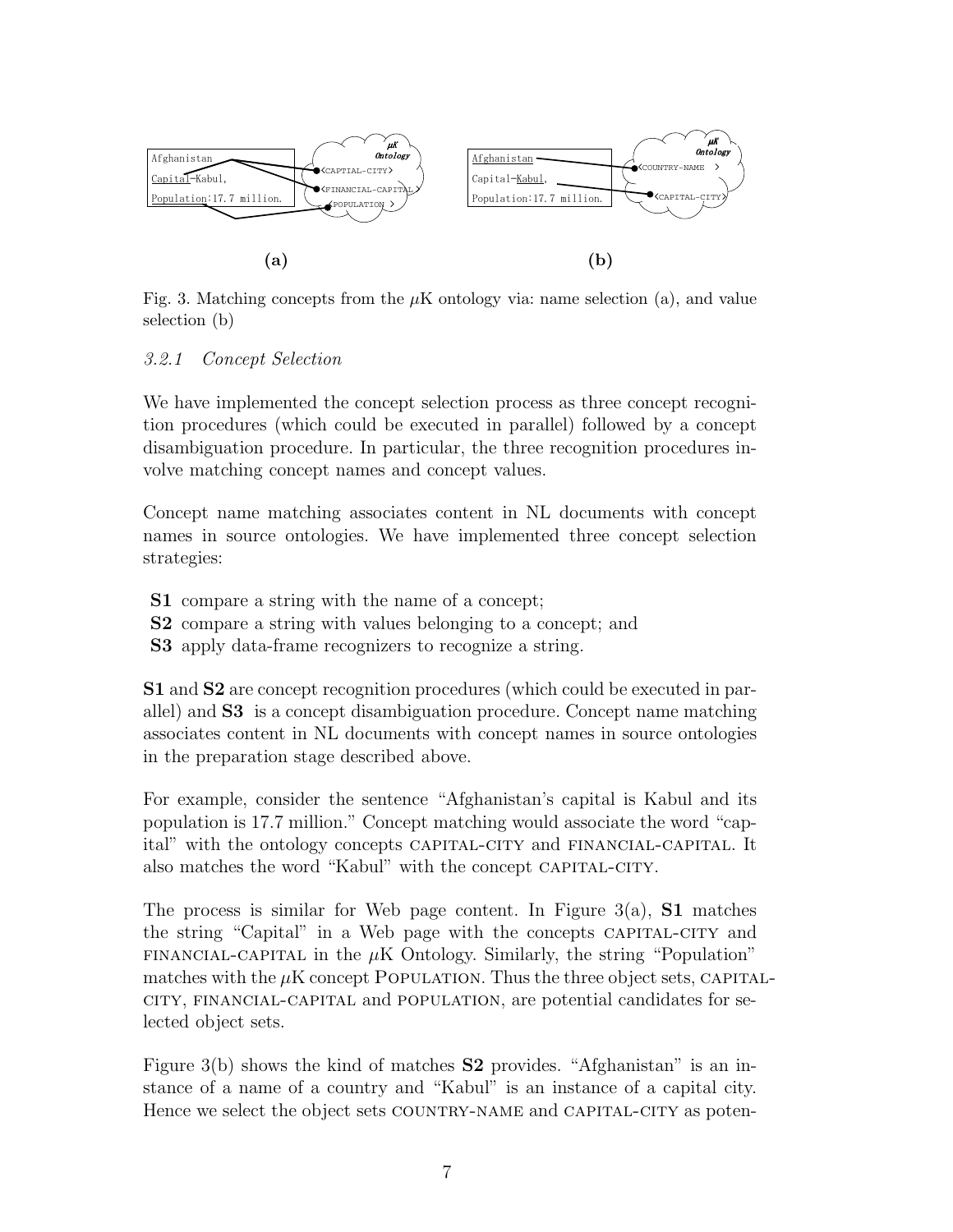

Fig. 4. Matching concepts via data frames

tial candidates.

Figure 4 illustrates **S3**, which selects concepts based on regular-expression recognizers in the data-frame library. Two data frame patterns match the "17.7 million" in the training record. One pattern associates with the concept Population, and the other associates with Price. Note that the knowledge sources preprocessing has already integrated the concepts in the data-frame library with the concepts in the  $\mu$ K Ontology. We thus add the associated two *µ*K concepts into the potential candidate list of object sets.

Clearly, matches occasionally entail incorrect conceptual interpretations. For example, in Figure  $3(a)$ ,  $S1$  selects both FINANCIAL-CAPITAL and CAPITALcity, but only the latter is correct. The conflict resolution step attempts to resolve these incorrect matches. To resolve conflicts, we have implemented three heuristics, namely: (1) *same string only one meaning*, (2) *favor longer over shorter*, and (3) *context decides meaning*. We sketch each in turn.

*Same string only one meaning*. A given string in a document record may match more than one concept. Such a string, however, can have only one meaning for each occurrence. Therefore, only one concept can be the correct selection. For our purposes if all three heuristics **S1**, **S2**, and **S3** confidently identify a concept to be a correct selection, any other concept by the same string that conflicts with this interpretation is considered an error. In fact, we use the weaker condition that if in a document, both **S1** and **S2**, or both **S1** and **S3** select a concept, we accept it as a correct selection.<sup>3</sup> Any other concept that recognizes the same string then is deemed an error, and the conflict resolution procedure removes it from the list of candidate concepts. Figure 5(a) illustrates this heuristic.

Although both FINANCIAL-CAPITAL and CAPITAL-CITY match "Capital" in the document via **S1**, we know we cannot have both. Since CAPITAL-CITY also matches "Capital" by **S2**, we accept capital-city as a correct selection.

Figure 5(b) shows another example. Although **S3** suggests both the concept

<sup>3</sup> Theoretically, exceptional cases may exist, though we have not encountered any during our experiments.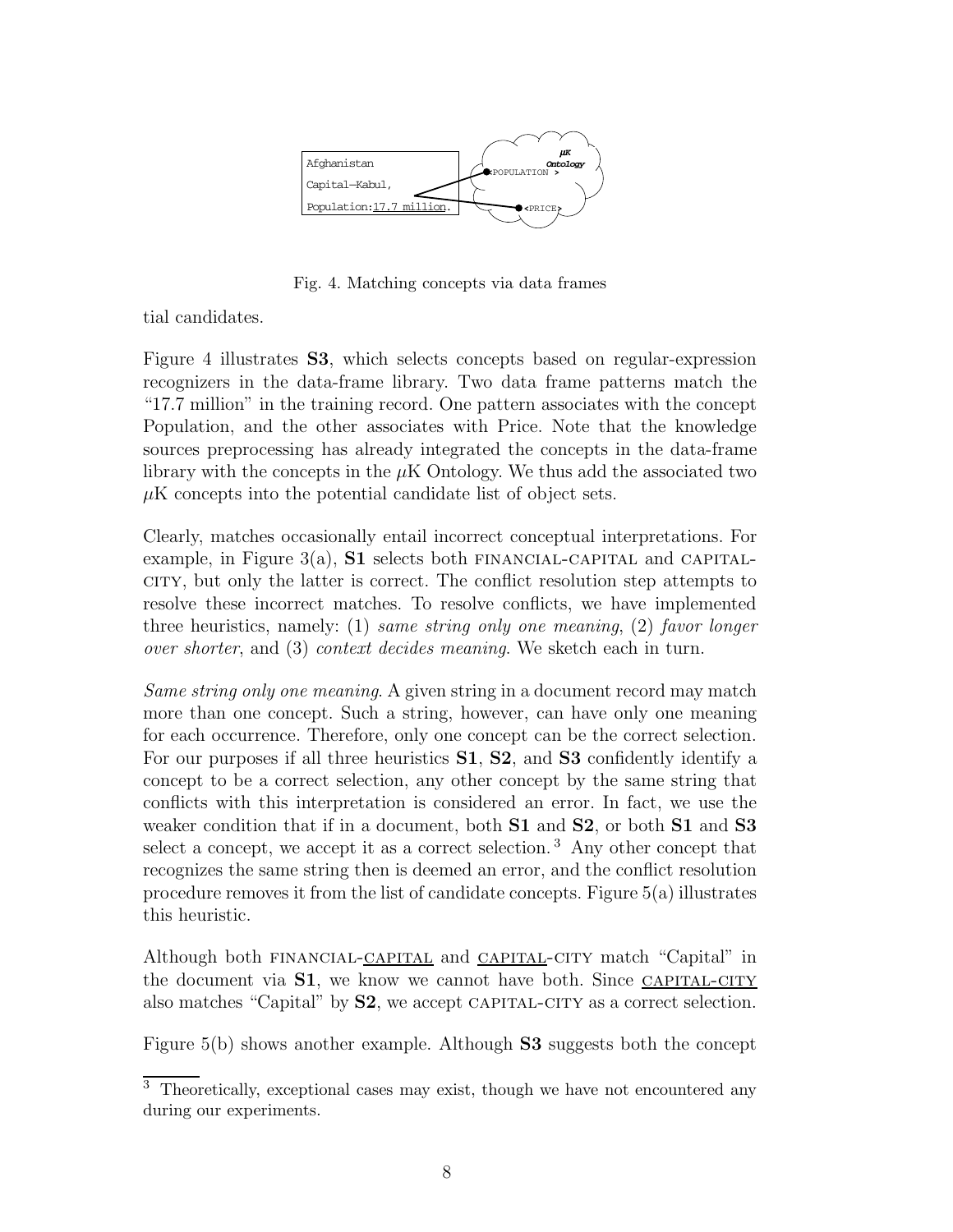

Fig. 5. Resolution via *same string only one meaning*, using: **S1** and **S2** (a), and **S1** and **S3** (b)



Fig. 6. Resolution via: *favor longer over shorter* (a), and *context decides meaning* (b)

population and price for the string "17.7 million", the system accepts the concept population as the correct selection based on the additional suggestion from **S1** because of the string "Population".

*Favor longer over shorter*. If concept *A* recognizes string *A*- and concept *B* recognizes string  $B'$ , where  $A'$  is a proper substring of  $B'$ , the selection process chooses concept  $B$  over  $A$  because the meaning of  $B'$  overrides the meaning of *A*- .

In Figure  $6(a)$ , **S2** recognize the word "bronze" as an instance of ALLOY, while **S2** matches the whole string, "bronze medal" as an instance of SPORTartifact. Because "bronze" is a proper substring of "bronze medal", the system chooses the concept SPORT-ARTIFACT instead of the concept ALLOY.

*Context decides meaning*. Sometimes we can use the context around a target string to identify one of multiple matching concepts for a string. Figure 6(b) shows an example.

In order to decide between the potential candidates POPULATION and PRICE, we use an associated keyword defined in the data-frame library as a context keyword. Since we find the keyword "Population" close to the occurrence of a data value for the concept population and do not find any context keywords of the concept price, such as the strings "price", "cost", "GNP", "amount", "\$", or "dollars", the concept population has a higher preference for being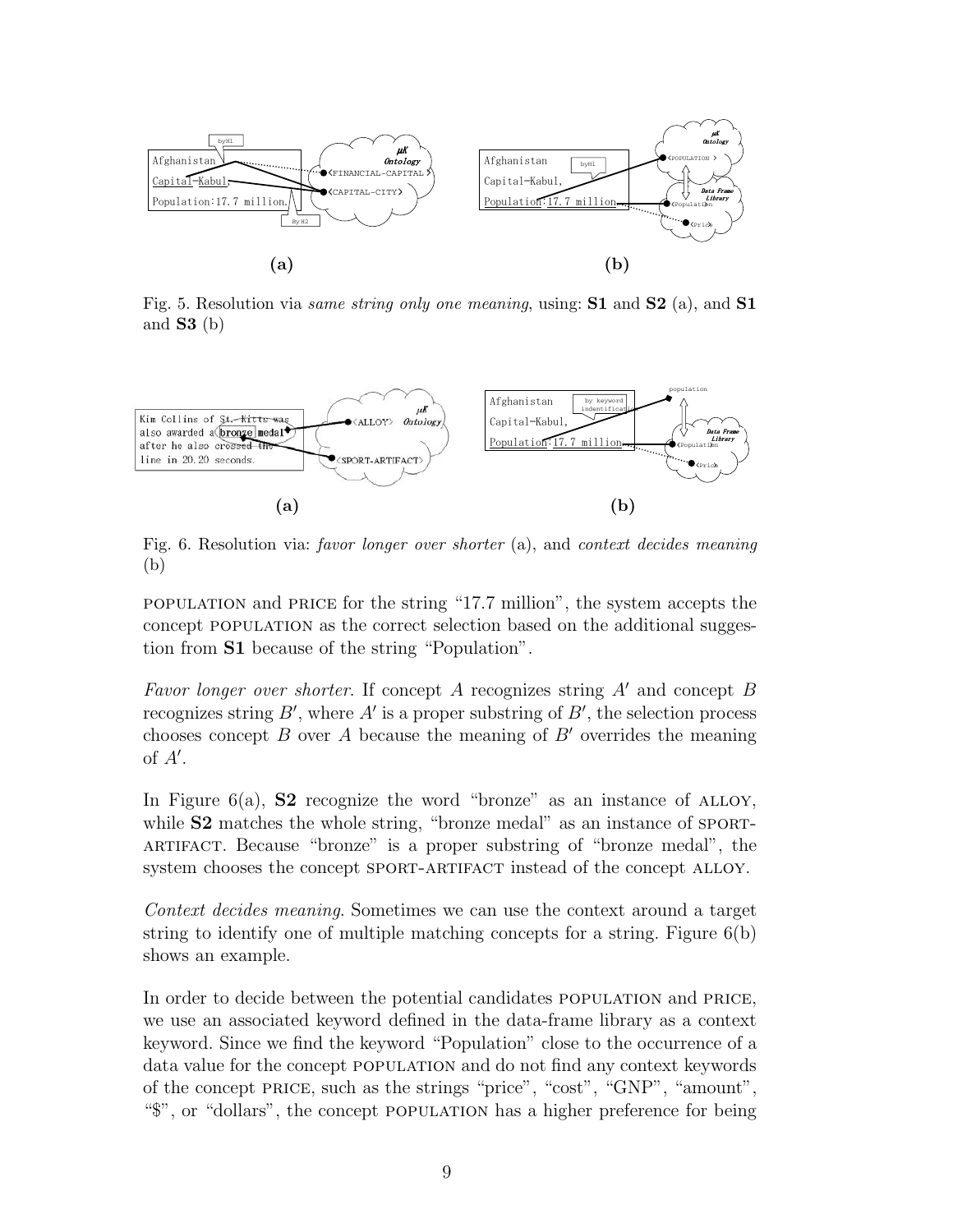the correct match. The data frame library provides these contextual keywords.

# *3.2.2 Relation Retrieval*

The crux of the relation retrieval process is about finding appropriate edges between two concept nodes. An obvious resolution is to find all possible paths between any two candidate concepts. It would be easier for users to reject inapplicable edges rather than to add new relations. But this resolution entails serious performance difficulties. Hence we must seek an alternative resolution.

Different paths in an ontology graph refer to relations with different meanings. In addressing the problem of ontology generation, it is almost never necessary to find all possible paths; for a generated ontology we typically only want one. From our studies we have found that in general a shorter path represents a closer or more straightforward relationship between two concepts. An extralong path often means a very uncommon relation between the two concepts within the domain. Hence it is reasonable to set a threshold length to reduce the search space and thus the complexity of the edge-searching algorithm.

In the implementation, we adapted the well-known Dijkstra's algorithm. Although the original algorithm computes only the shortest path, it can be easily extended by repeatedly computing the next shortest path until a threshold length is reached. Since Dijkstra's algorithm has polynomial time complexity and the threshold length is fixed and finite, the time complexity of this updated algorithm is also polynomial.

After this edge-searching procedure, the system performs a subgraph detection procedure to finalize the target domain. Quite often, the edge-searching procedure results in multiple unconnected subgraphs. Normally, two separate subgraphs represent two independent domains. Since we focus only on narrow-domain applications and assume that the NL documents represent this domain, we expect only one subgraph. Since we also assume that the NL documents are data-rich, we can assume that the largest subgraph of concepts is the subgraph of interest. This subgraph becomes the conceptual model instance for the ontology we generate. Obviously this also helps boost the accuracy and performance of the system by reducing the possible inventory of concepts to be processed.

We use a standard algorithm to find the largest subgraph, which is the subgraph containing the largest number of concepts. Theoretically there could be two largest subgraphs with the same size. In practice this situation rarely occurs; indeed, usually we obtain one large subgraph and either no other subgraphs or only a few other small subgraphs, each often having just one node and no edges.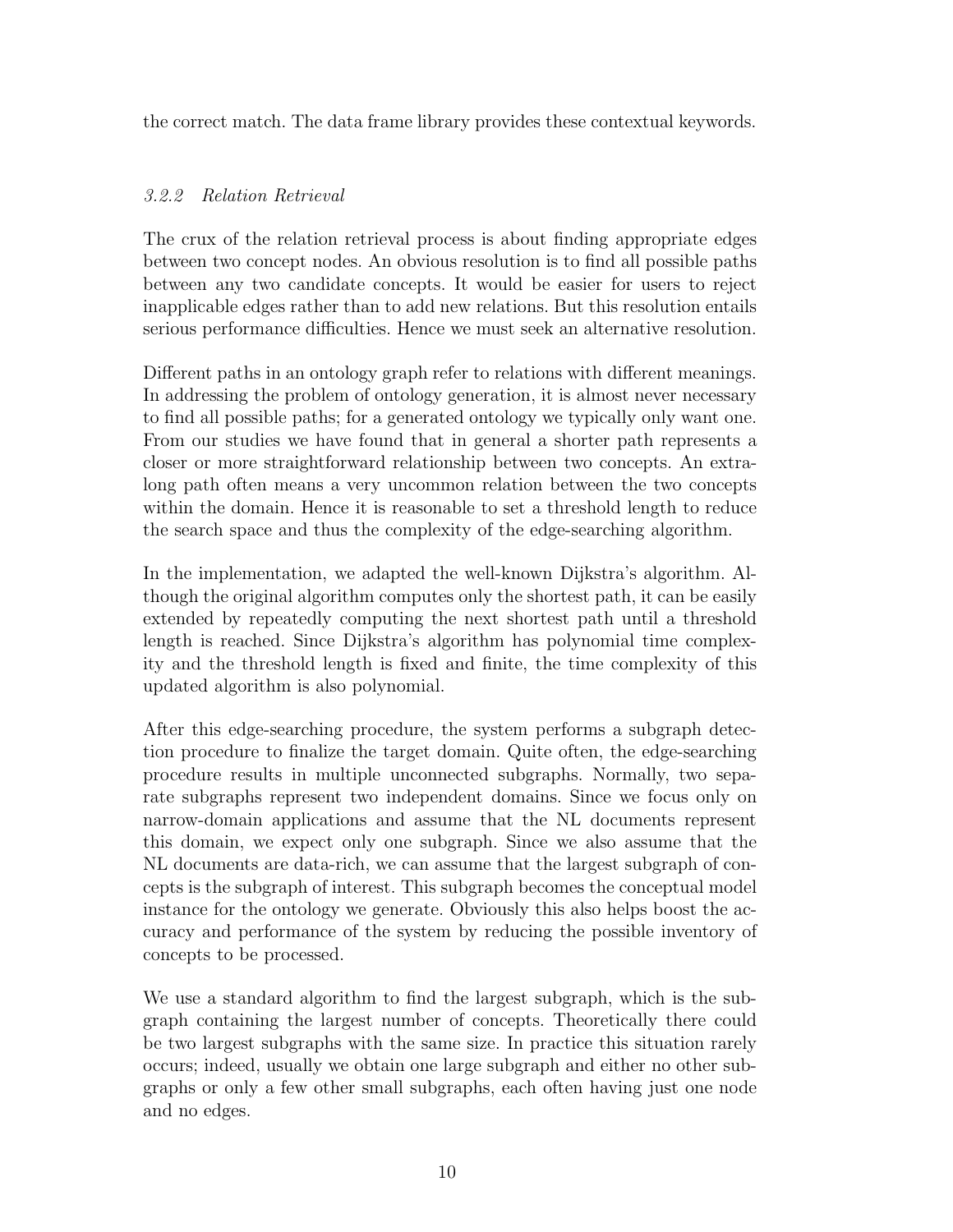

Fig. 7. Generating participation constraints

### *3.2.3 Constraint Discovery*

Ontologies involve numerous types of constraints; this paper cannot possibly enumerate them all or discuss the methods for reusing constraints. For our purpose in demonstrating automated ontology reuse, we limited our study to cardinality constraints and their discovery. Unlike many other constraints in ontologies, cardinality constraints contain quantitative scales, which render the automatic discovery process particularly interesting.

We have implemented a cross-counting algorithm to discover cardinality constraints from NL documents.<sup>4</sup> The cardinality constraints we discover are participation constraints [15]. Each participation constraint consists of a pair with a minimum number and a maximum number [*min* : *max*]. The crosscounting algorithm counts the instantiated numbers of paired concepts, from which the system can decide these minimum and maximum numbers. For example, suppose that in document *D*1 concept *A* is instantiated by *a*1, and there are no instantiations for concept *B* in the same document. In another document *D*2, however, concept *A* is instantiated by the same *a*1 and concept *B* is instantiated by *b*2. With these two documents, we can determine that the minimum cardinality constraint of concept *A* to the relation *AB* is 0 because for an instance *a*1 of *A*, it may not always have an instance of *B* appearing at the same time. The details of this algorithm are presented elsewhere [11].

Figure 7 shows an example of discovering a [1 : 1] participation constraint. Suppose that we have two NL documents as this figure shows. For each record,

<sup>&</sup>lt;sup>4</sup> The original  $\mu$ K ontology does not contain information about cardinality constraints.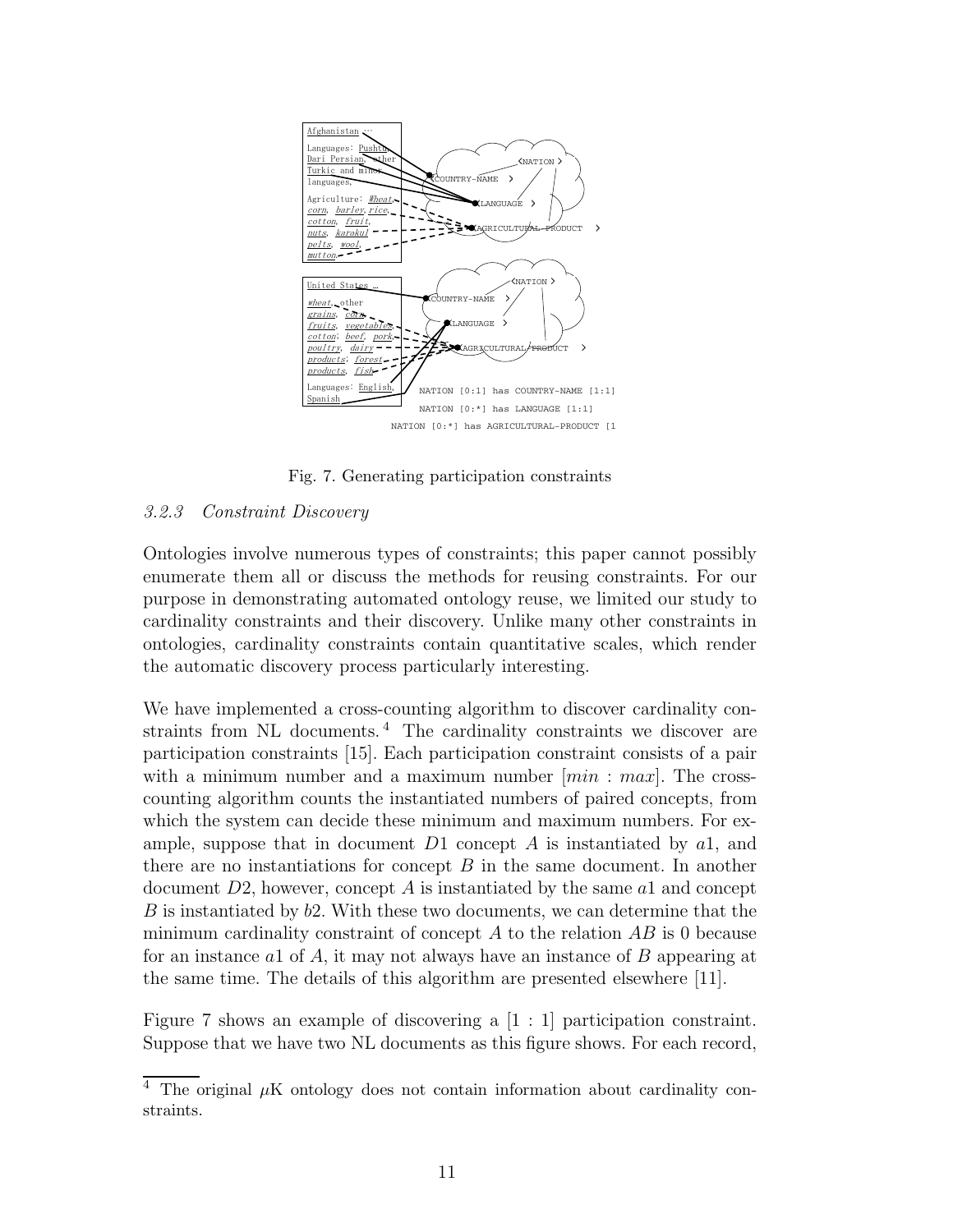we recognize three concepts: COUNTRY-NAME, LANGUAGE and AGRICULTURALproduct. By the primary concept resolution process we determine that nation is the primary concept of this application. We retrieve three binary relationship sets: NATION has COUNTRY-NAME, NATION has LANGUAGE, and NATION has AGRICULTURAL-PRODUCT. Since NATION is the primary concept, the minimum participation constraint for NATION for each relationship set is 0, and each minimum participation constraint of the object sets in each of the three relationship sets is 1. By construction, the primary concept appears only once in each record. The concept COUNTRY-NAME also appears only once in each record, and for a different instance of COUNTRY-NAME appearing in each record. Thus the system sets the maximum participation constraint for both concepts to 1. Hence the system generates the object set NATION[0:1] has COUNTRY-NAME[1:1].

For the relationship set NATION has AGRICULTURAL-PRODUCT, the system generates the maximum participation constraint for NATION to be \* because each record contains more than one instance of AGRICULTURAL-PRODUCT. However, we can find at least one instance "wheat" in both the records. That is, the same instance of AGRICULTURAL-PRODUCT can be found for different instances of nation. The system therefore also generates the maximum participation constraint for AGRICULTURAL-PRODUCT to be  $*$ . Hence, the system generates NATION[0:\*] has AGRICULTURAL-PRODUCT[1:\*].

For the relationship set NATION has LANGUAGE, Record 1 has three instances of language and Record 2 has two instances of language while none of these instances is the same. Thus, each NATION can have more than one LANGUAGE, and each LANGUAGE belongs to only one NATION. Hence, the system generates NATION[0:\*] has LANGUAGE[1:1].

Note that this last example is not totally correct. People know that more than one nation can use the same language. For example, both the United States and the United Kingdom use English as their native language. Significant bias may result from a lack of sufficient examples. Thus, we need a large enough collection of NL documents to generate correct participation constraints. However, even a huge unsupervised selected document base may not totally solve this problem. Supervised selection of NL documents can overcome this problem, but the tradeoff requires more human effort.

# *3.2.4 Ontology Refinement*

After finding concepts, relations, and constraints, composing them together into an ontology is straightforward. The result probably will not precisely describe the target domain, so in a final stage a human revises the resulting ontology manually. There are four basic operations for revision: (1) remove the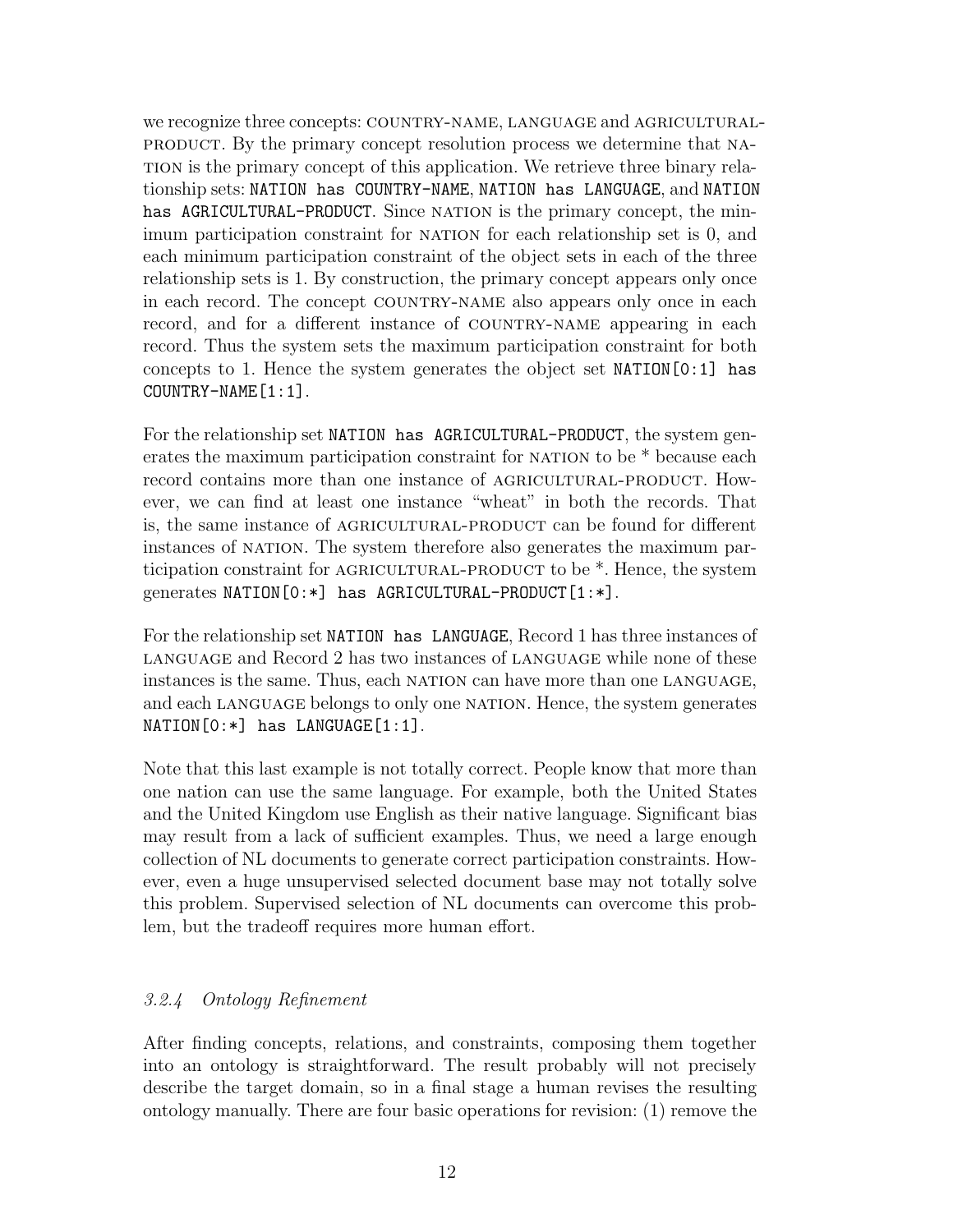unexpected content (i.e. object sets or relationship sets), (2) rename the inappropriate content, (3) modify the incorrect content, and (4) add the missing content. In general, a preferred ontology reuse procedure will produce outputs requiring less revision operations on (3) and (4), especially the latter. It is in general much easier for users to reject unexpected components than to add something totally new into an ontology on their own initiative. Based on this refinement perspective, our ontology reuse system preserves as much useful information as possible, minimizing the need for addition by users.

### **4 Experiments and Discussions**

This section describes a series of experiments with our ontology reuse system; full details on the experimental methodology, results, and evaluation are available in [1]. We cast our discussion in five lessons that we believe are pertinent to future automated ontology reuse studies.

**Lesson 1**. Ontology coverage is best specified by the leaf concepts.

For ontology reuse, the coverage of an ontology is the reusable domain described by an ontology. Users for ontology reuse would be justified in believing that we can straightforwardly determine the coverage of an ontology by its root definition. For example, when the root concept of an ontology is book, this ontology should cover the domain of books; when the root concept is finanical-report, this ontology must cover the domain of financial reports. Since the root of the  $\mu$ K ontology is ALL (i.e. everything), as naïve users we began our study believing that we could reuse the *µ*K ontology to describe arbitrary domains.

Our initial experiments produced disappointing output. Usually we either got no result or the composed ontologies were outside the expected domains. Careful study of the results located the problem: the real coverage of an ontology is not determined by its root definition. Although theoretically the root definition of an ontology should be an abstract characterization of the entire domain, often ontology developers do not properly circumscribe the domain and thus a significant portion of the domain is often not reusable. Instead, the real reusable domain of an ontology (i.e. the real coverage of an ontology) is primarily determined by the union of its leaf-level concepts, a subset of the root-specified domain. For example, if a NATION ontology contains leaf-level concepts like usa, russia, china, australia, etc., but lacks montenegro, the concept montenegro is not reusable with respect to this ontology. This observation is fairly simple though critical for ontology reuse research; interestingly, previous ontology reuse publications miss this point.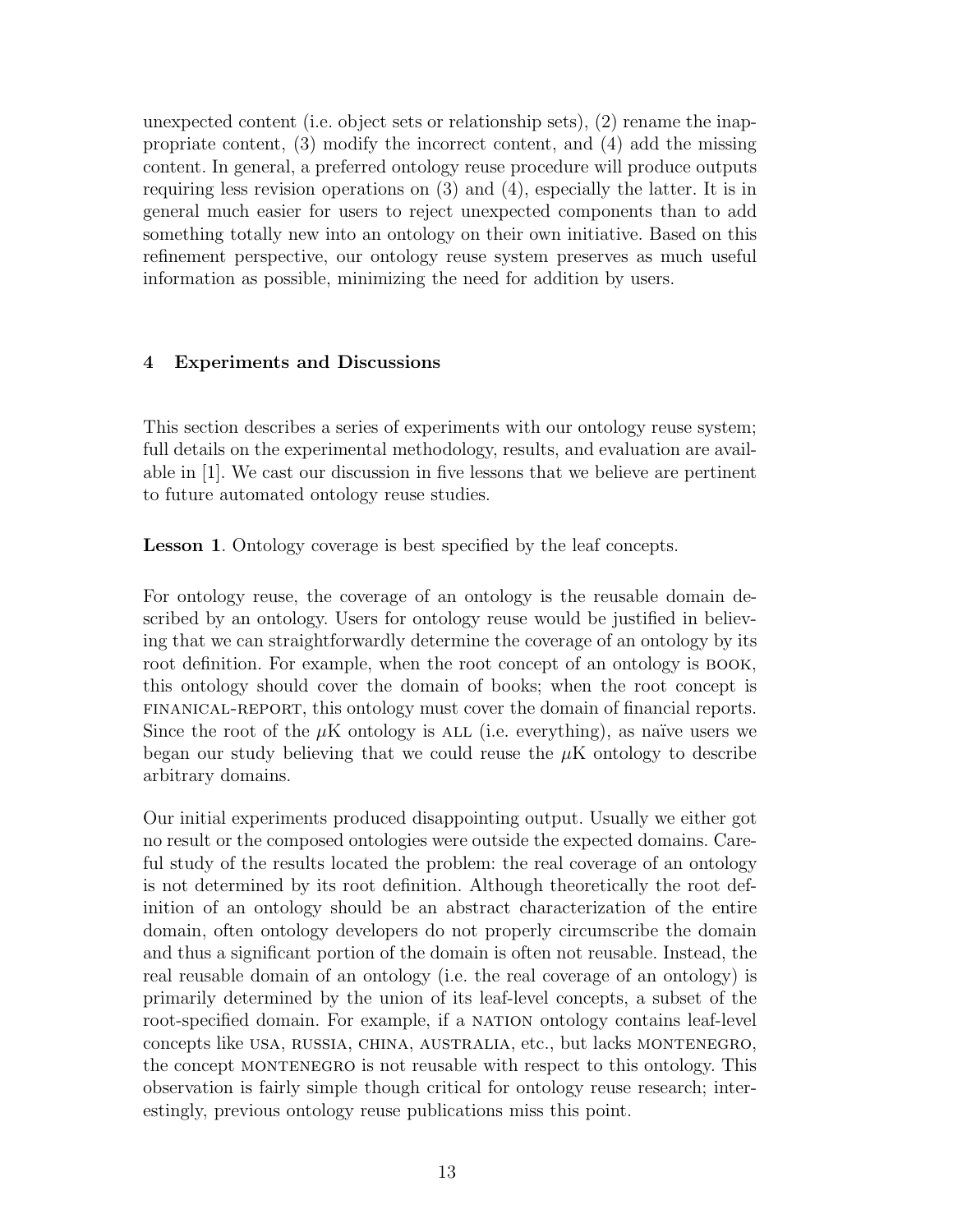**Lesson 2**. Extend ontology coverage with lexicons and data recognizers.

To improve the degree of reusability of existing ontologies, we want to boost the coverage of an ontology so that it is closer to its root definition. We refer to this as the "applicable coverage" of an ontology, where the term "applicable" means the new concepts can be evaluated by an ontology reuse program.

To boost the applicable coverage of our source ontology during the sourceontology preparation stage, we associated lexicons and data recognizers with the leaf-level concepts. We have named the result "instance recognition semantics", or formal specifications that identify instances of a concept *C* in ordinary text [16]. These are essential to automating ontology reuse.

We further populate the ontology with some upper-level ontology concepts. For example, prior to June 3, 2006 Montenegro was not an independent nation, so the original  $\mu$ K ontology did not have a leaf concept MONTENEGRO under nation. This portion of the ontology becomes non-reusable for many situations involving Montenegro after June 3, 2006. It is a very complicated issue to obtain permission and then properly modify an ontology that is created by somebody else. For the purpose of automated reuse, however, we developed a simple and effective (though imperfect) alternative. We simply bind a lexicon set to the non-leaf concept nation, thus adding the name of Montenegro into the lexicon after June 3, 2006. Although we still have not formally specified Montenegro as a country in the ontology, we have rendered the original source ontology reusable for situations involving the new country Montenegro. In the new generated ontology, instead of a specific concept MONTENEGRO as an independent nation, we can correctly generate an upper-level concept—nation, and thus all the properties of NATION become applicable in this new generated domain ontology. With such a technique, we artificially boost the applicable coverage of the source ontology.

In our experiments we augmented lexicons and data recognizers for leaf-level concepts in the  $\mu$ K ontology and their superclasses up to 2 levels above (on average). The union of these augmented concepts and their relations composes the applicable coverage of the source ontology in our experiments.

**Lesson 3**. For known target domains, ontology reuse is already possible and even valuable.

After having prepared the source ontology, we started our real experiments. Based on Lesson 1, we decided to focus our experiments on several selected domains rather than on arbitrary domains. We want human inspection to assure that the projecting domains have significant overlap with the applicable coverage of our source ontology. In particular, we chose experiments in three narrow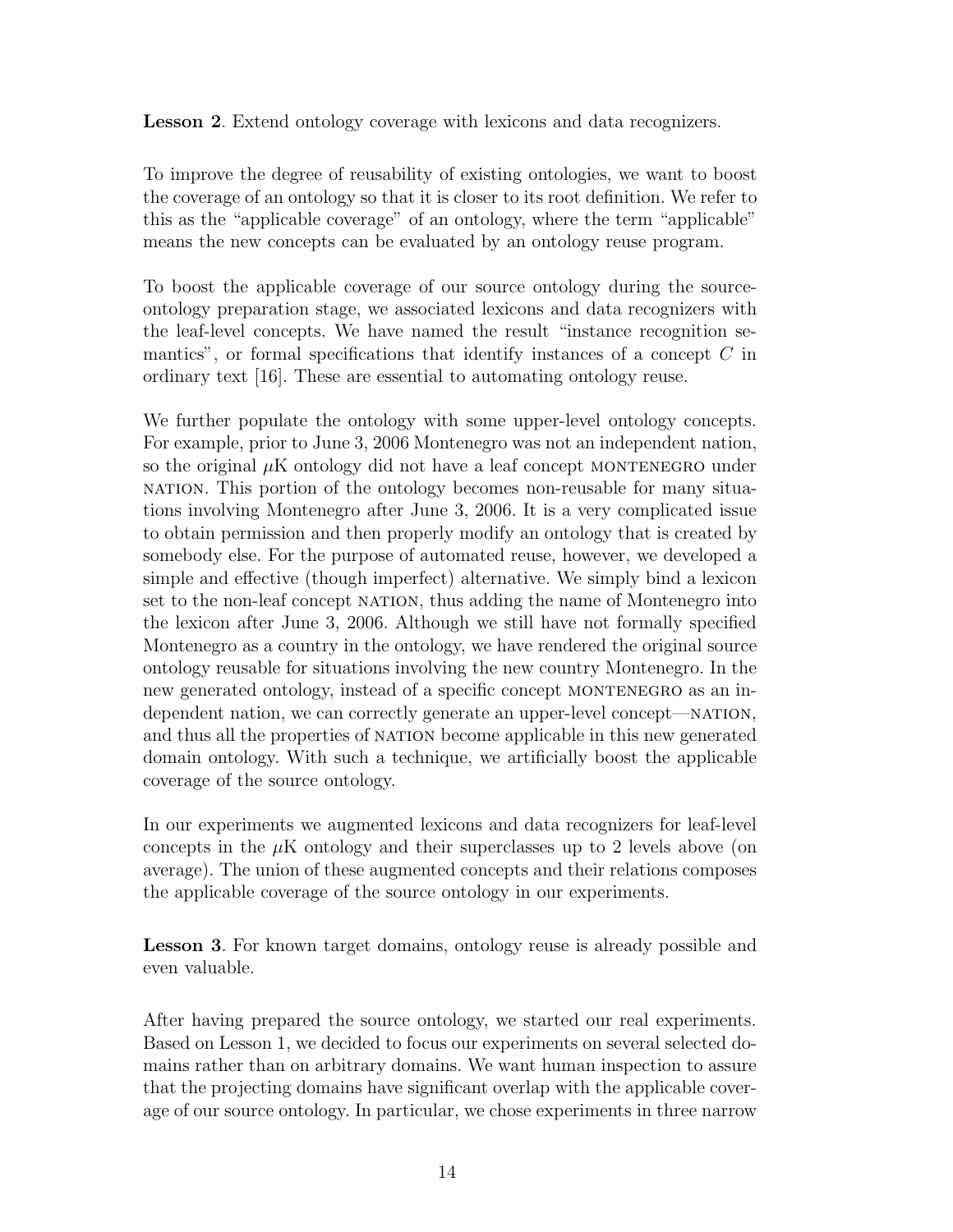domains: car advertisements, apartment rentals, and nation descriptions. This paper only briefly summarizes our results; see [11] for details.

First we list some basic settings and statistics of our experiments. Each of the three target domains contains a dozen to twenty concepts. For each domain, we feed four to seven cleaned sample Web pages (NL documents) to the ontology reuse system. The source ontology had been pre-integrated and augmented by its applicable coverage. In order to evaluate the performance of our outputs, we had human experts separately create ontologies for each target domain. We adopted the human-created ontologies as a gold standard to which the automatically generated ontologies were compared for precision and recall.

In general, we obtained low precision results. In the three target domains, the best precision was 48% for concept generation, 14% for relation generation, and 10% for cardinality constraint generation. The news is not all bad. Low precision implies the need for more rejections of corresponding components within a generated ontology. For humans, as mentioned earlier, rejecting inappropriate ontology components is much easier than adding new ontology ones. Hence our strategy is to favor greater recall values (i.e. less addition) over greater precision values (i.e. less rejection).

We updated the traditional recall calculation equation as follows:

```
updated recall = # correctly-reused / # existing-in-source
```
where the numerator is the number of component types (i.e. either concept, relationship, or constraint) correctly reused in a generated ontology; the denominator is the number of component types contained in input sources (both from NL documents and source ontologies). We use this formula because not everything defined in the human-created ontology is also identifiable by the inputs. For example, human experts defined a concept FEATURE in the car-ads ontology, a concept missing from the source  $\mu$ K ontology. Hence it is impossible for a system to reuse an non-pre-existing concept. To be more equitable, our recall calculation must eliminate this type of error.

With the new formula, in the three test domains our worst recall values were 83% (concept generation), 50% (relation generation), and 50% (cardinality constraint generation). All the best recall values were close or equal to 100%. Our ontology reuse system performs quite well even though it still is a prototype. The recall values show that we may reduce at least half of the human effort in ontology construction through ontology reuse when a target ontology is properly contained in the applicable coverage of the source ontology. Considering the expense of training professional ontologists and the time they need to build and tune ontologies, 50% already represents substantial savings. There are many ways to further improve the performance of the system. Already, though, our experiments demonstrate that ontology reuse is no longer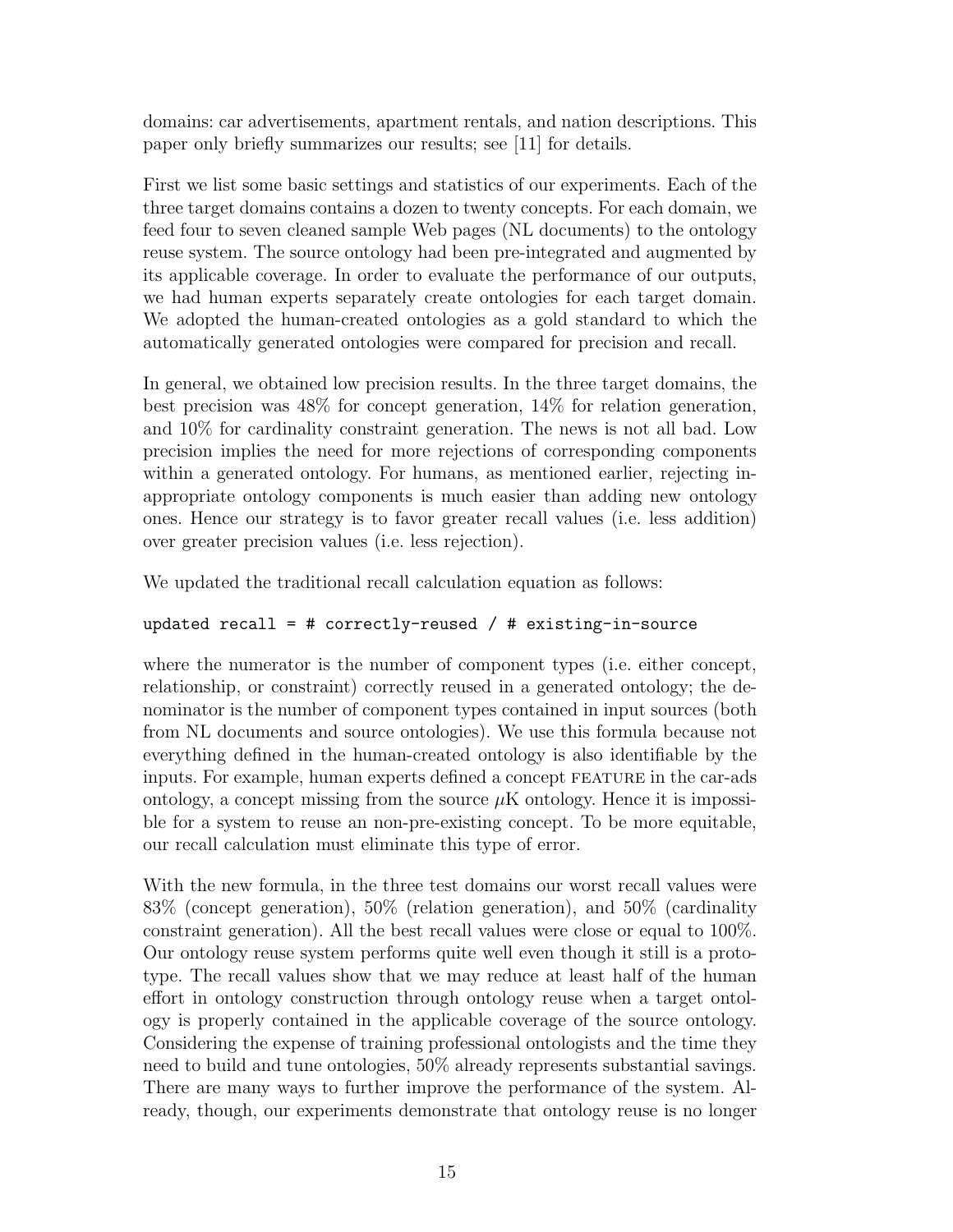"far from an automated process" [2].

**Lesson 4**. Ontology modularization facilitates automated ontology reuse.

During our experiments, another metric studied was running time. In general the system took about 1000 seconds to resolve all the ontology components with respect to about 50 to 100 candidate concepts on a Pentium 800 MHz single processor machine. This execution time is rather short compared to the time required for manually creating an ontology of the same scale. Our benchmark showed that almost 90% of the execution time was spent on the relation retrieval process. Though we may further improve this time performance by optimizing our implementation, the problem lies mainly in the magnitude of the source ontology (over 5000 concepts and over 70000 relationships to explore).

Reducing the execution time of relation retrieval should be possible by using modular ontologies rather than a single large-scale one. Modular ontologies are usually small and designed to be self-contained. An ontology module is selfcontained if all of its defined concepts are specified in terms of other concepts in the module, and do not reference any other concepts outside the module. As soon as several major concepts in a module are selected as candidate concepts, an ontology reuse system may decide to directly reuse the entire module rather than perform a costly relation retrieval algorithm. Hence the execution time for relation retrieval can be significantly reduced.

To pursue this issue, we manually pruned several comparatively independent clusters of ontology components from our source ontology and used them as individual modules. Since these clusters originated from a previously unified ontology, we did not need to further integrate them. The same experiments were re-run with these multiple "modular" ontologies. On average the system took less than 300 seconds—saving more than 70% of run time—to resolve all the ontology components for about 50 to 100 candidate concepts. Because these pruned clusters were not true, self-contained modular ontologies, the performance in terms of precision and recall decreased in this experiment. Saving execution time by replacing a large unified ontology with multiple small modular ontologies is thus a convincing strategy. By using really welldesigned modular ontologies, our ontology reuse system achieves both higher precision and recall values, as well as faster run-time performance.

**Lesson 5**. Sample documents may help us mine "latent" knowledge from text documents.

We also carefully studied our low-precision experimental results. Many reused concepts and relations that were generated fell beyond the scope of the expert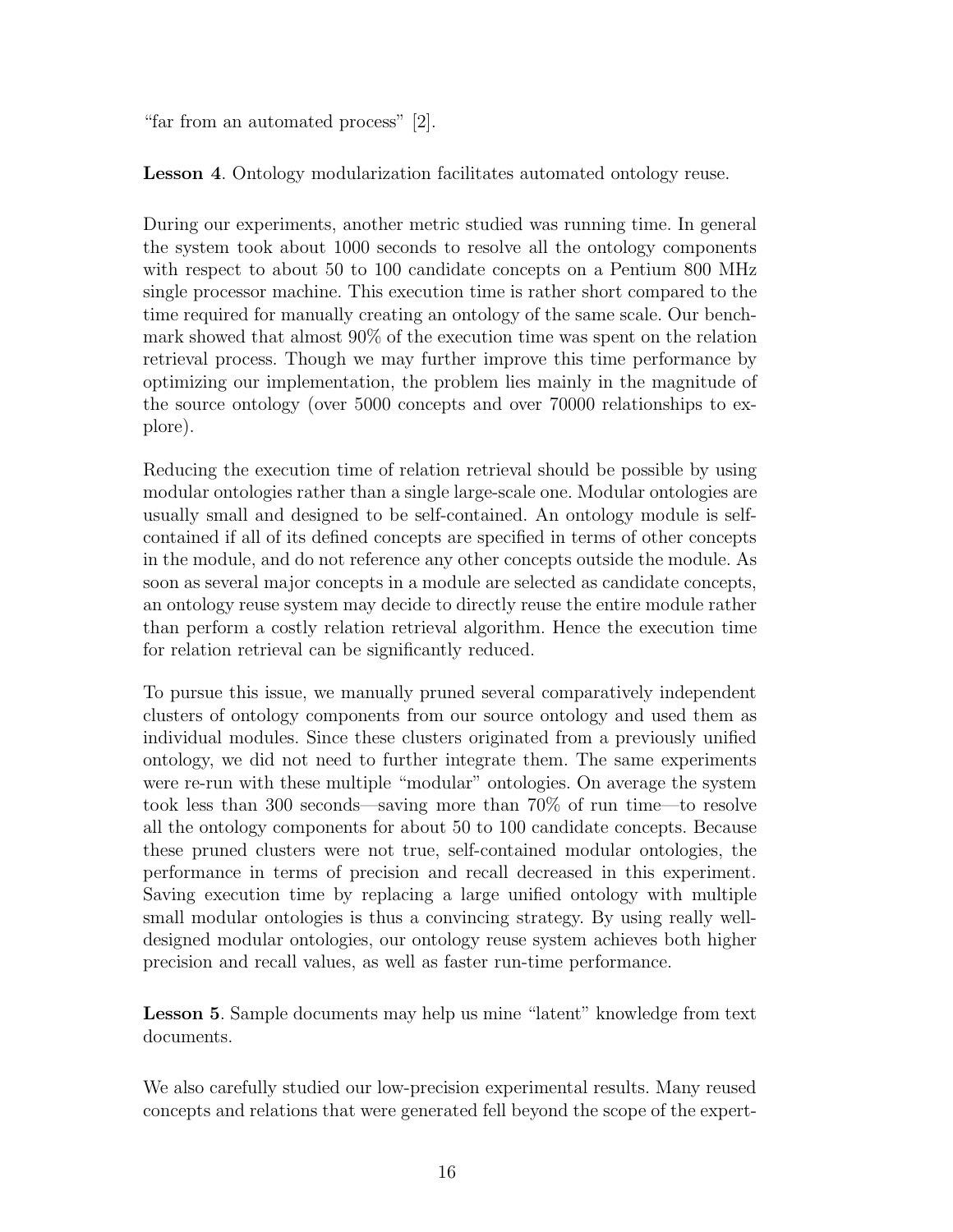created ontologies. Yet they were not all meaningless or useless. On the contrary, we found that useful information—latent in the document but beyond the topic directly at hand—could be gleaned from the results. Such latent information is not really what people cannot find, but is easily overlooked by human readers. We believe that automated ontology generation may provide various industrial and research communities an attractive solution for seeking valuable latent information.

Of course, the generation of reasonable ontologies depends crucially on on how well the knowledge base addresses the domain of interest. A perfect fit is not likely, so we rely on extensible knowledge bases which allow ontology builders to generate ontologies even in the presence of only partial coverage. In this section we sketch an experiment that explored extending the default *µ*K ontology with two other knowledge sources and testing it on a novel application domain.

One resource was Eurodicautom, a large-scale terminology bank  $5$  which consists of over a million concept entries covering a wide range of topics. Each entry is multilingual in character, containing equivalents in any of several languages. For this work we only focused on the English terms, discarding those in other languages. Since Eurodicautom was not in XML format at the time, we first converted entries into the TBX lexicon/termbase  $6$  exchange framework developed by the SALT project. SALT specifies a data model for interchange among diverse collections of lexicon/termbase data, including a provision for their ontological structure. <sup>7</sup>

The TBX termbase itself is not helpful for this task, though, because it merely defines terms with only minimal hierarchical or relationship information. However, an associated resource called Lenoch places each Eurodicautom term into a more completely specified conceptual hierarchy. Because Lenoch codes define a hierarchy for Eurodicautom terms, we were able to integrate them together and arrange them in the  $\mu$ K XML format. Figure  $8(a)$  shows some examples of Lenoch codes, and figure  $8(b)$  shows corresponding samples from the  $\mu$ K XML encoding. More details on the Eurodicautom, Lenoch, and *µ*K integration are documented elsewhere [17].

We ran our tool on various U.S. Department of Energy  $(DOE)$  abstracts<sup>8</sup>. The expert who created a reference ontology in advance was only interested in the generic information about these abstracts, such as the theme of a document, the number of figures and tables, etc. But our ontology reuse tool found much

<sup>&</sup>lt;sup>5</sup> On 28 June 2007 the Eurodicautom project was subsumed by the new Inter-Active Terminology for Europe (IATE) project.

 $6$  This is the widely used term for terminology (data)bases.

<sup>7</sup> In progress as ISO 16642 (forthcoming).

<sup>8</sup> A corpus in the ACL/DCI set; see www.ldc.upenn.edu/Catalog/LDC93T1.html.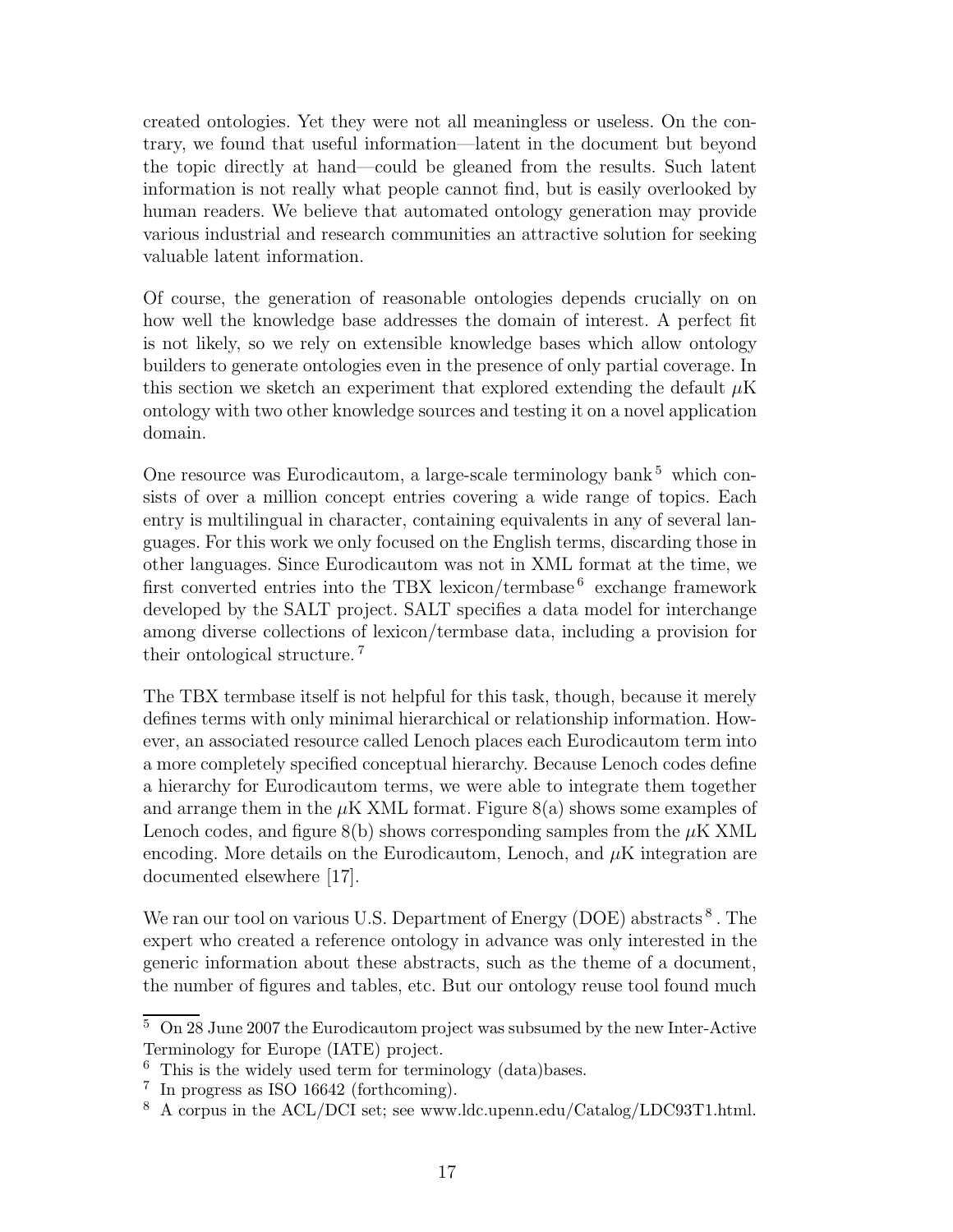```
ER Earth Resources - Energy
ER1 general aspects of the subject field
</RECORD>
ER4 energy sources
ER41 fossil energy
ER42 nuclear energy
ER43 alternative sources of energy
       (nt: primary sources of energy)
ER431 durable sources of energy
ER4311 wind energy
ER4312 tidal energy
ER4313 solar energy
ER7 fossil raw materials
ER71 coal (sn: energy source; ...)
ER711 coal varieties
                   (a)
                                           <RECORD>
                                             <CONCEPT>energy sources</CONCEPT>
                                             <SLOT>SUBCLASSES</SLOT>
                                             <FACET>VALUE/FACET>
                                             <FILLER>alternative sources of energy </FILLER>
                                             <UID><0></UID>
                                           <RECORD>
                                             <CONCEPT>alternative sources of energy </CONCEPT>
                                             <SLOT>SUBCLASSES</SLOT>
                                             <FACET>VALUE/FACET>
                                             <FILLER>durable sources of energy</FILLER>
                                             <UID><0></UID>
                                           </RECORD>
                                           <RECORD>
                                            <CONCEPT>durable sources of energy</CONCEPT>
                                             <SLOT>SUBCLASSES</SLOT>
                                            <FACET>VALUE/FACET>
                                             <FILLER>wind energy</FILLER>
                                             <UID><0></UID>
                                           </RECORD>
                                                              (b)
```
Fig. 8. Sample Lenoch codes (a) and XML data model from Eurodicautom via SALT (b)

more useful information. For instance, in one sample abstract it generated some concepts and relations indicating that crude oil prices dropped in the year 1986. Although this was not what the human expert originally expected and it was outside the expert-specified domain of interest, we could not deny that this type of information could be very valuable. Figure 9 shows a very small portion of the output ontology generated by the system using the updated knowledge base.

Within the generated ontology, of course, there are several dozen posited relationship sets; some are spurious but in fact several are correct. For example, a novel relationship is appropriately posited between the concept CRUDEOIL (which was a new concept introduced via the integration of Eurodicautom) and the concept nation (an original concept in  $\mu$ K). The discovery and capture of such interactions between concepts is possible via the procedure outlined in this paper. It should be noted that the focus of this experiment was to test whether the system could properly integrate new sources and generate meaningful relationships between the new added concepts and the original ones. A larger question is whether the DOE abstracts are well suited for treatment by the system, and here we are skeptical since they do not contain extensive data-rich, narrow-domain information that we assume as input.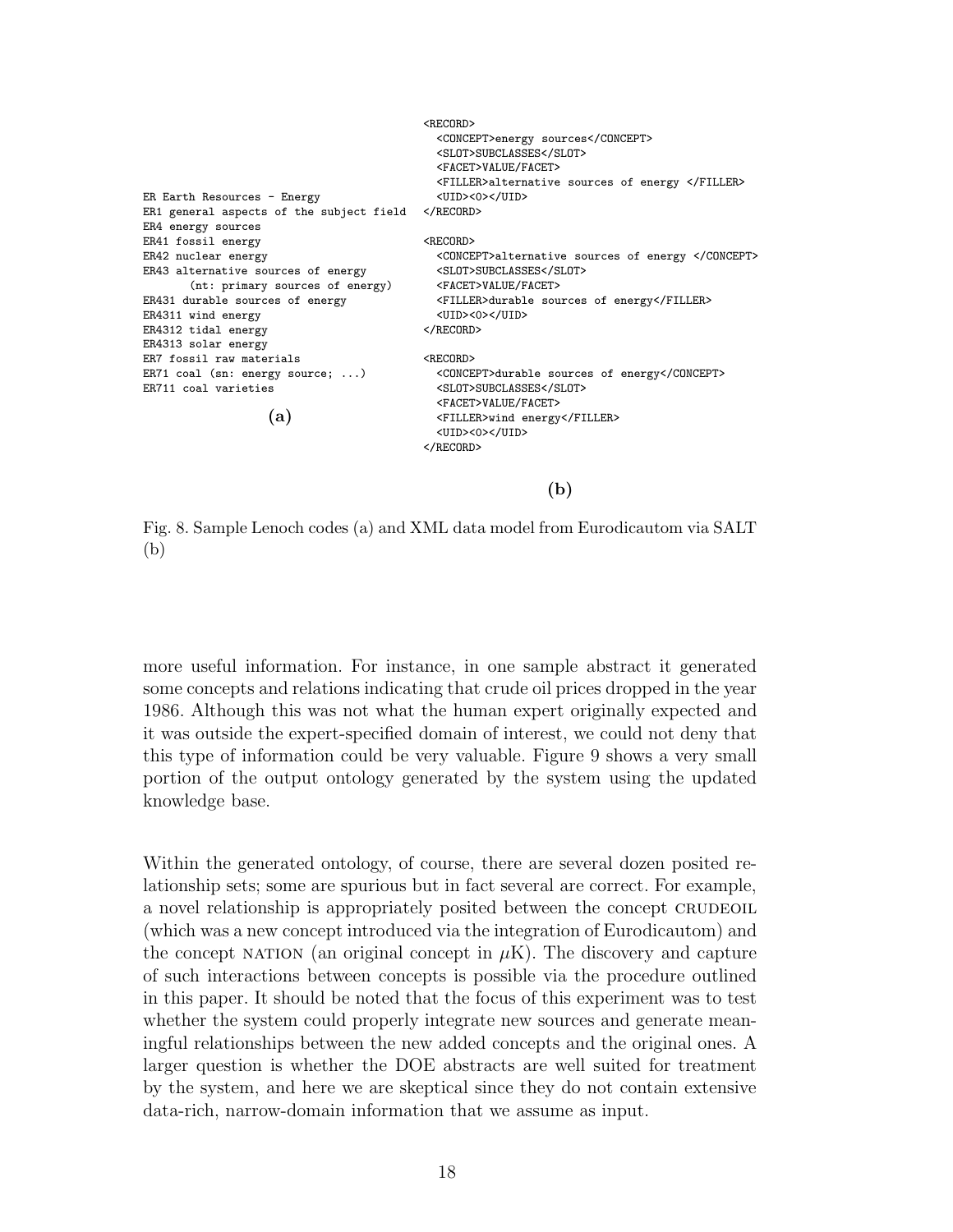```
-- DOE Abstract Ontology
```

```
Alloy [0:*] MadeOf.SOLIDELEMENT.Subclasses MetallicSolidElement [0:*];
Alloy [0:*] IsA.METAL.StateOfMatter.SOLID.Subclasses CrudeOil [0:*];
Alloy [0:*] IsA.PHYSICALOBJECT.ThemeOf.PHYSICALEVENT.Subclasses Produce [0:*]
AmountAttribute [0.*] IsA.SCALARATTRIFING MeasuredIn.MEASURINGUNIT
Consumption [0: *] IsA.FINANCIALEVENT.Agent Human [0: *];
ControlEvent [0:*] IsA.SOCIALEVENT.Agent Human [0:*];
ControlEvent [0:*] IsA.SOCIALEVENT.Location.PLACE.Subclasses Nation [0:*];
CountryName [0: *] NameOf Nation [0: *];
CountryName [0:*] IsA.REPRESENTATIONALOBJECT.OwnedBy Human [0:*];
CrudeOil [0:*] IsA.PHYSICALOBJECT.Location.PLACE.Subclasses Nation [0:*];
CrudeOil [0:^{\ast}] IsA. PHYSICALOBJECT. OwnedBy Human [0:^{\ast}];
CrudeOil [0:*] IsA.PHYSICALOBJECT.ThemeOf.GROW.Subclasses GrowAnimate [0:*];
CrudeOil [0:*] IsA.PHYSICALOBJECT.ThemeOf.PHYSICALEVENT.Subclasses Increase [0]
CrudeOil [0:*] IsA.PHYSICALOBJECT.ThemeOf.PHYSICALEVENT.Subclasses Combine [0
CrudeOil [0:*] IsA.PHYSICALOBJECT.ThemeOf.PHYSICALEVENT.Subclasses Display [0
CrudeOil [0:*] IsA.PHYSICALOBJECT.ThemeOf.PHYSICALEVENT.Subclasses Produce [0
Custom [0: *] IsA.ABSTRACTOBJECT.ThemeOf.MENTALEVENT.Subclasses AddUp [0: *];
Display [0:*] IsA.PHYSICALEVENT.Theme.PHYSICALOBJECT.Subclasses Gas [0:*];
Display [0:*] IsA.PHYSICALEVENT.Theme.PHYSICALOBJECT.OwnedBy Human [0:*];
ForProfitCorporation [0:*] OwnedBy Human [0:*];
ForProfitCorporation [0:*] IsA.CORPORATION.HasNationality Nation [0:*];
Gas [0:*] IsA.PHYSICALOBJECT.Location.PLACE.Subclasses Nation [0:*];
Gas [0:*] IsA.PHYSICALOBJECT.ThemeOf.GROW.Subclasses GrowAnimate [0:*];
LinseedOil [0:*] IsA.PHYSICALOBJECT.ThemeOf.PHYSICALEVENT.Subclasses Increase
```
Fig. 9. Sample relations in the generated ontology for DOE abstracts

## **5 Conclusion**

We have presented an automated ontology reuse approach. Although we only applied our system to reuse the *µ*K ontology, our methodology supports automated ontology reuse in general. Informed by our experiments on real-world examples, we have summarized five lessons that are constructive for future exploration of ontology reuse studies. In essence, we conclude that ontology reuse is no longer "far from an automated process" [2].

In the meantime, a few critical problems remain to be solved. One is to automatically decide whether a target domain is within the reusable coverage of an integrated source ontology. If the majority of a target domain lies outside the source ontology, ontology reuse becomes nothing but extra overhead. Also, we need to experiment with applying modular ontologies for ontology reuse. Until now, the research on modular ontologies is still at the stage of theoretical analysis. We need practical study cases to push this research field forward. The study of instance recognition semantics should be paired with modular ontology research to improve the reusability of modular ontologies. Last but not least, mining latent information through ontology reuse is an interesting research topic. More exploration on this topic may bring many benefits to users, especially in the business domain.

So far there are few published studies on automated ontology reuse research. We hope that our results draw more attention to this field of research.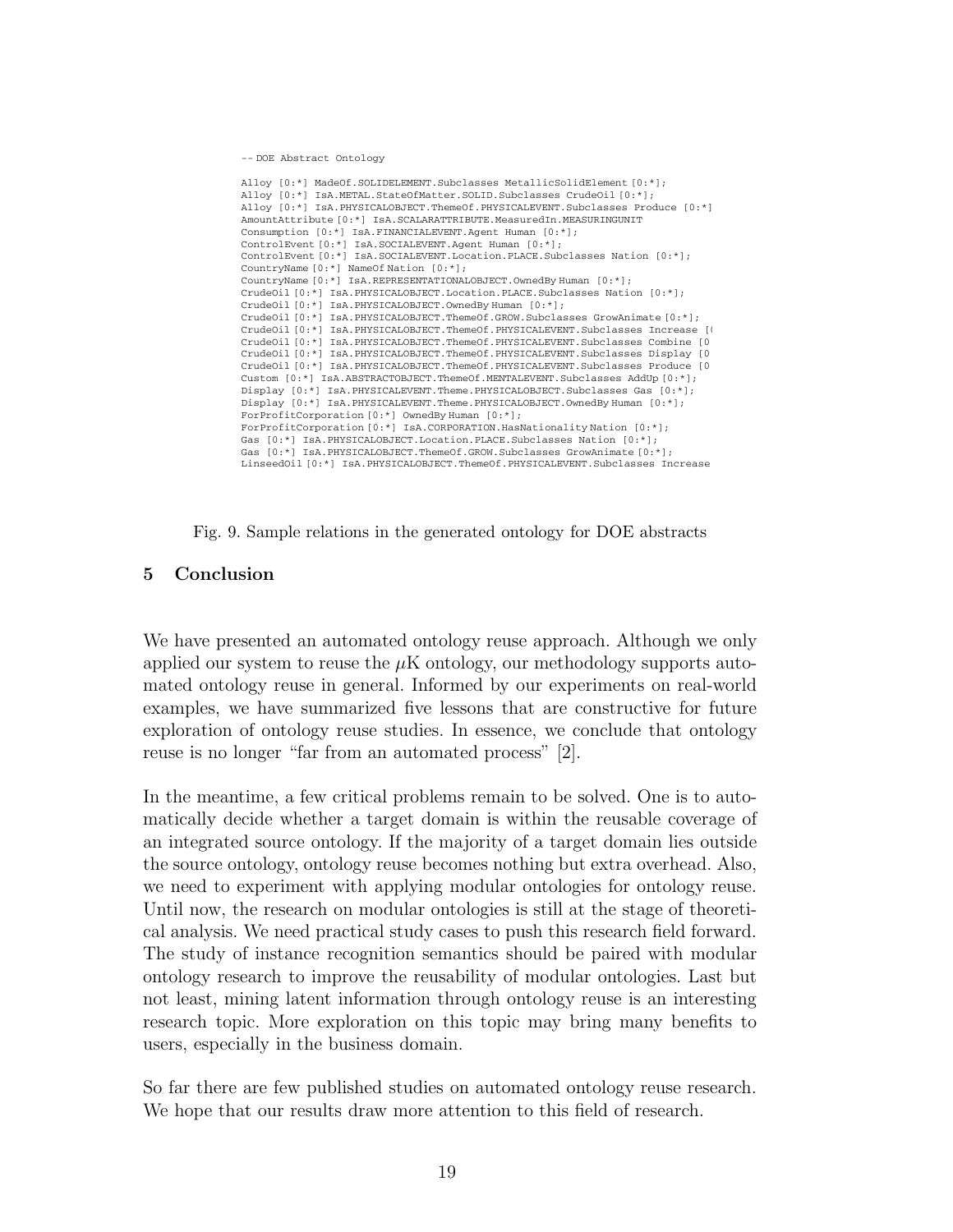### **Acknowledgements**

This work was funded in part by U.S. National Science Foundation Information and Intelligent Systems grants for the TIDIE (IIS-0083127) and TANGO (IIS-0414644) projects. Part of the work was also supported by the European Commission under the projects DIP (FP6-507483), SUPER (FP6-026850), and MUSING (FP6-027097), by the Austrian BMVIT/FFG under the FIT-IT project myOntology (grant no. 812515/9284), and by a Young Researcher's Grant from the University of Innsbruck. We are also grateful to Sergei Nirenburg for providing a copy of *µ*K for this work.

### **References**

- [1] Y. Ding, D. Fensel, Ontology library systems: The key for successful ontology reuse, in: Proceedings of the First Semantic Web Working Symposium (SWWS'01), Stanford, CA, 2001, pp. 93–112.
- [2] M. Uschold, M. Healy, K. Williamson, P. Clark, S. Woods, Ontology reuse and application, in: Proceedings of the International Conference on Formal Ontology and Information Systems (FOIS'98), Trento, Italy, 1998, pp. 179–192.
- [3] J. Bao, D. Caragea, V. Honavar, Modular ontology a formal investigation of semantics and expressivity, in: Proceedings of the First Asian Semantic Web Conference (ASWC 2006), Beijing, China, 2006, pp. 616–631.
- [4] P. Bouquet, F. Giunchiglia, F. van Harmelen, L. Serafini, H. Stuckenschmidt, Contextualizing ontologies, Journal of Web Semantics 1 (4) (2004) 325–343.
- [5] B. Grau, B. Parsia, E. Sirin, A. Kalyanpur, Modularizing OWL ontologies, in: Proceedings of the Workshop on Ontology Management, 3rd International Conference on Knowledge Capture (K-CAP 2005), Banff, Canada, 2005.
- [6] H. Alani, S. Harris, B. O'Neil, Ontology winnowing: A case study on the AKT reference ontology, in: Proceedings of the International Conference on Intelligent Agents, Web Technology and Internet Commerce (IAWTIC'2005), Vienna, Austria, 2005, pp. 710–715.
- [7] N. Noy, M. Musen, Specifying ontology views by traversal, in: Proceedings of the Third International Semantic Web Conference (ISWC 2004), Hiroshima, Japan, 2004, pp. 713–725.
- [8] H. Stuckenschmidt, M. Klein, Structure-based partitioning of large class hierarchies, in: Proceedings of the Third International Semantic Web Conference (ISWC 2004), Hiroshima, Japan, 2004, pp. 289–303.
- [9] E. Bontas, M. Mochol, R. Tolksdorf, Case studies on ontology reuse, in: Proceedings of the 5th International Conference on Knowledge Management (I-Know05), Graz, Austria, 2005, pp. 345–353.